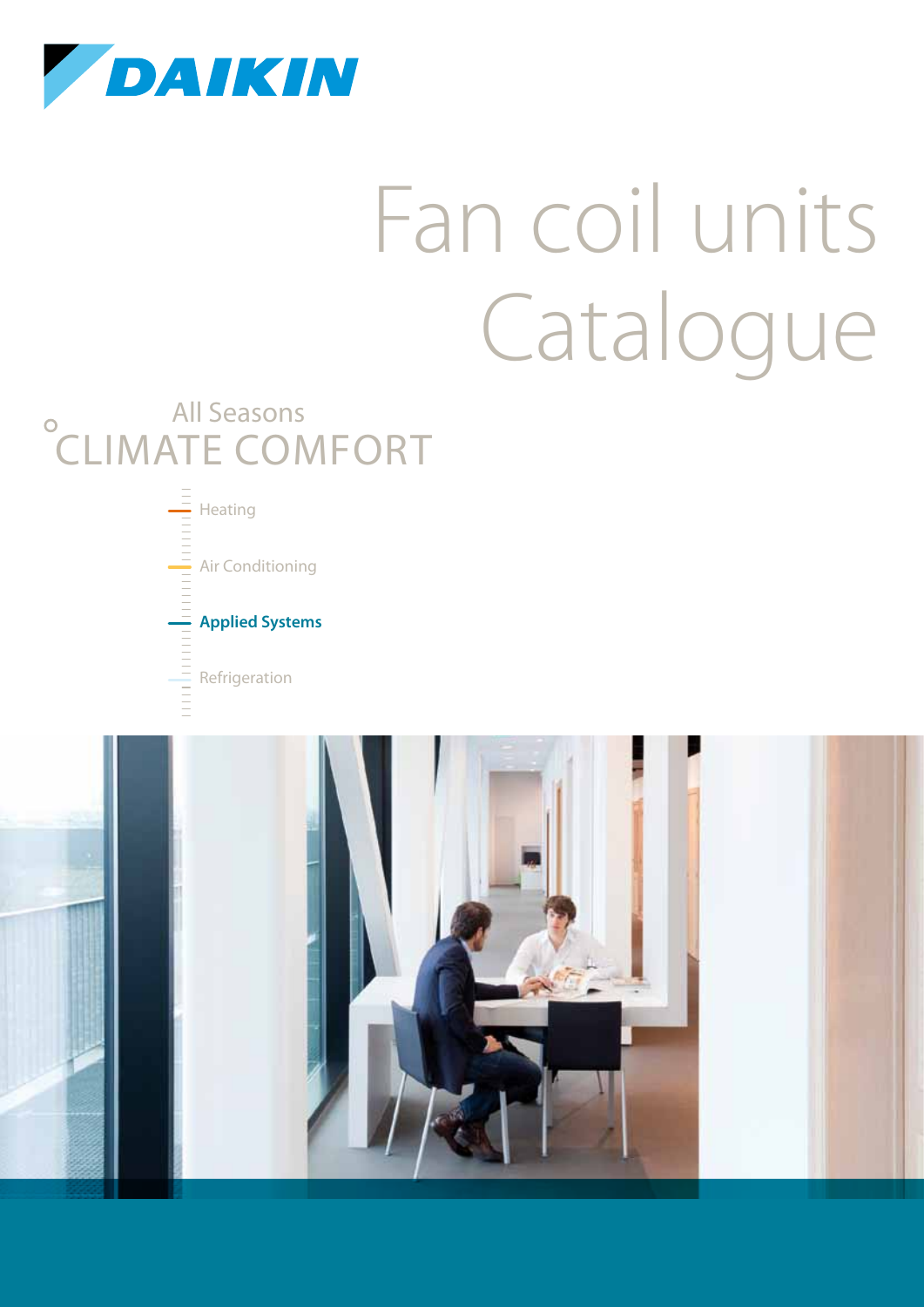

Daikin Europe N.V.

### About Daikin

Daikin has a worldwide reputation based on over 85 years' experience in the successful manufacture of high quality air conditioning equipment for industrial, commercial and residential use. Daikin's much envied quality quite simply stems from the close attention paid to design, production and testing, as well as aftersales support. To this end, every component is carefully selected and rigorously tested to verify its contribution to product quality and reliability.

#### Fan Coil Units

Fan Coil Units are a highly efficient means of turning a water chiller, heat pump or hot water boiler into an efficient, quiet air conditioning system. These units are an effective solution to provide a comfortable environment for both commercial and residential applications.

Daikin offers a wide range of Fan Coil Units for both concealed and exposed applications.Three models are available in flexible application. The only moving part in the units is the fan, making them ideal for use in offices, hotels and at home.The goal is to obtain the right solution, both technically and aesthetically.

### Flexible solutions

Fan Coil Units in combination with chillers and or boilers can be used to provide a broad range of solutions that can be tailored to local conditions such as climate, primary fuel market or building insulation. In warmer climates or when a building is well insulated, Fan Coil Units with a chiller (2-pipe system) can handle both cooling and heating. Here the chiller is capable of operating in cooling as well as heat pump mode. In more severe climates, a boiler can be added (4-pipe system) allowing optimal cooling in the summer using the chiller, and efficient heating in the winter via the boiler. Adding to the flexibility when designing applied systems applications, is the ability to equip the Fan Coil Unit with an optional electric heater. In situations where it is not economical to operate a boiler and where a chiller in heat pump mode is also not desirable, the electric heater can quickly heat up a room. The combinations made possible by the Daikin range of Fan Coil Units allow a chiller-based solution to be optimally designed for just about any application and price range.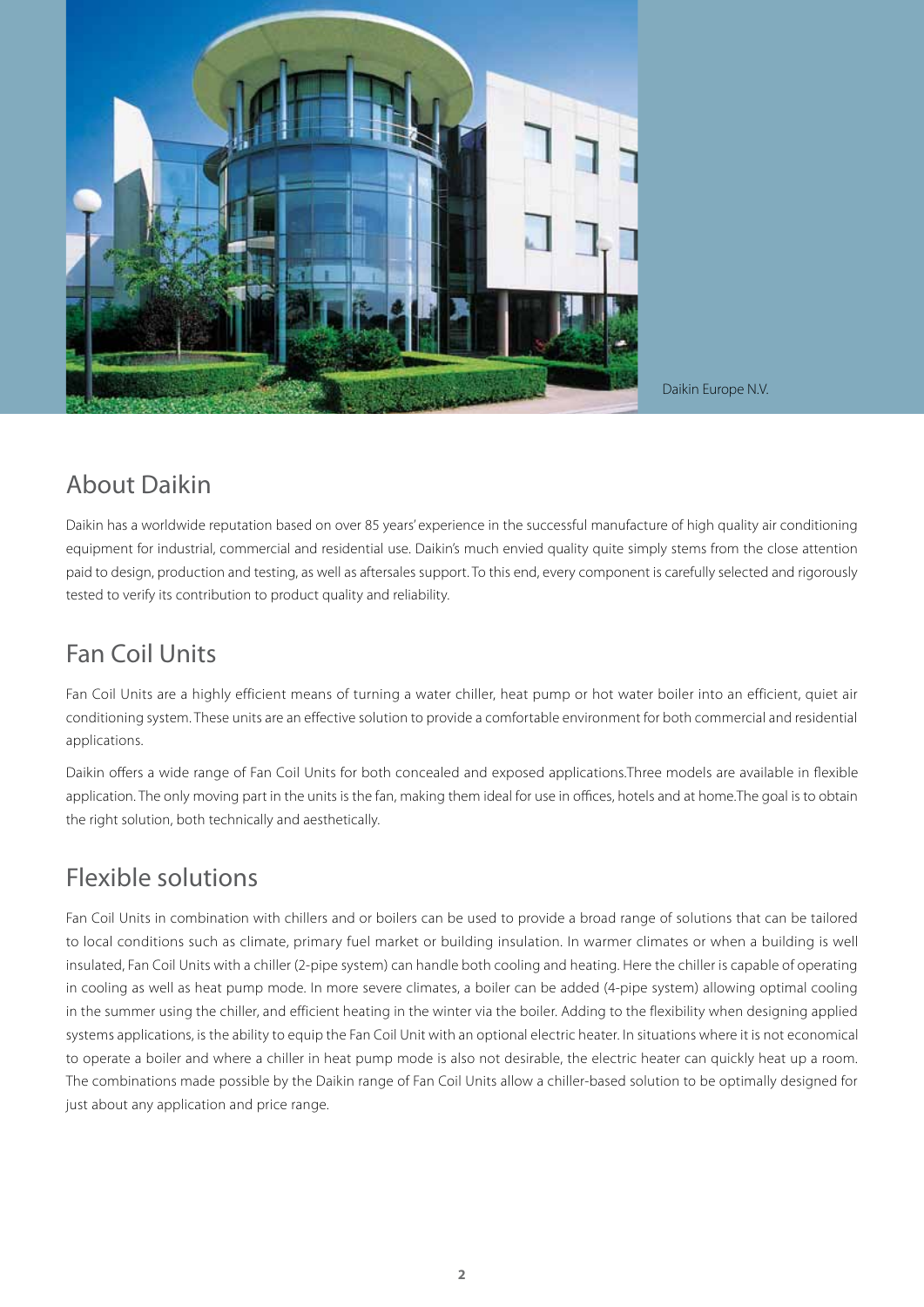

# **Table of Contents**

| About Daikin                       | $02$ |
|------------------------------------|------|
| Fan Coil Units - Product Portfolio | 04   |
| Fan Coil Units - Accessoiries      | 05   |
| Fan Coil Units - Control Systems   | 06   |
| <b>Cassette units</b>              |      |
| FWC-BT/BF                          | 08   |
| FWF-BT/BF                          | 09   |
| FWC-AT/AF                          | 10   |
| FWF-CT                             | 11   |
| <b>Concealed ceiling units</b>     |      |
| FWB-BT                             | 12   |
| FWB-JT/JF                          | 13   |
| Wall mounted unit                  |      |
| FWT-BT                             | 14   |
| Flexi type units                   |      |
| FWL-DT/DF                          | 16   |
| FWM-DT/DF                          | 17   |
| FWD-AT/AF                          | 18   |
| Floor standing unit                |      |
| FWV-DT/DF                          | 19   |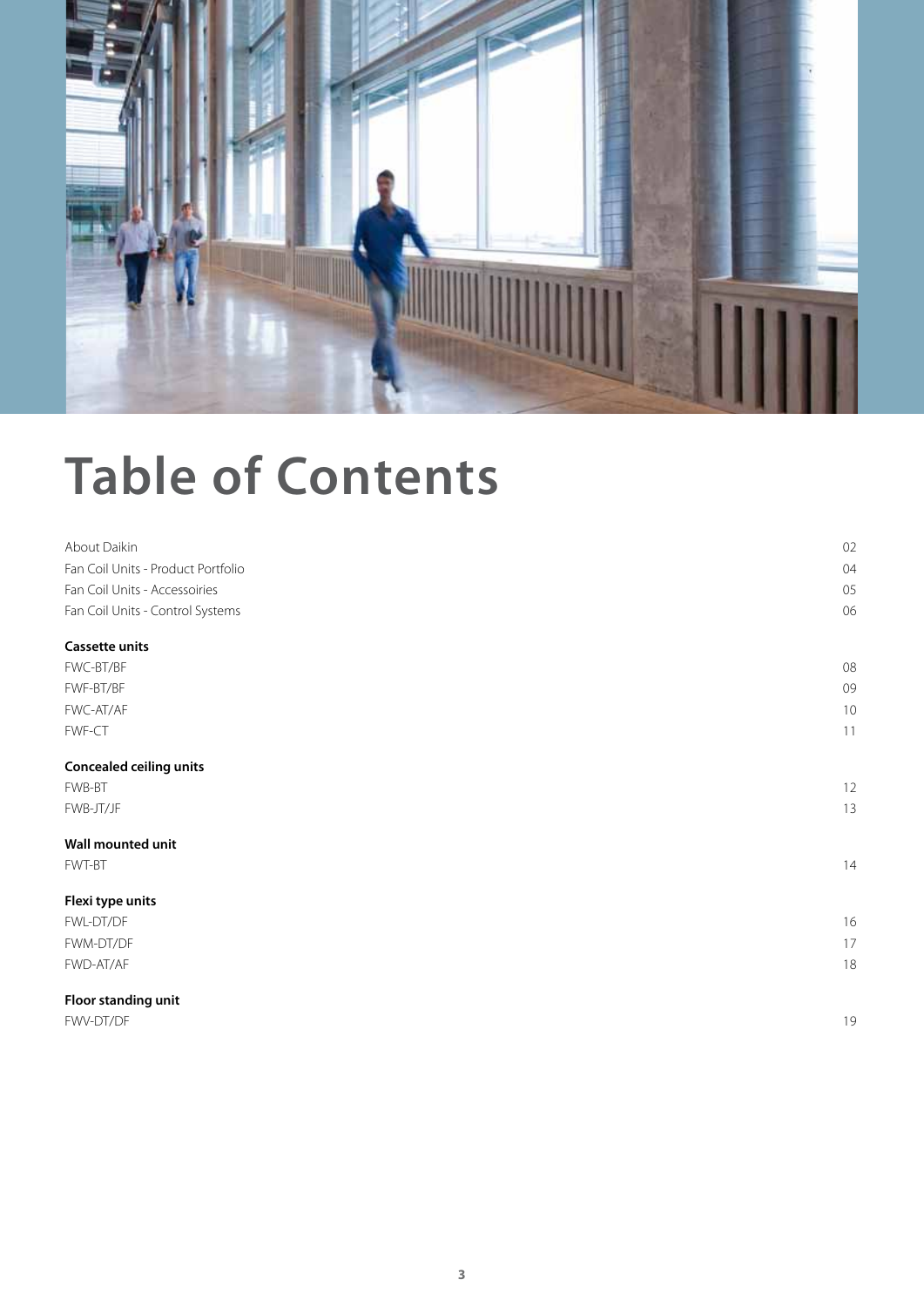# **FAN COIL UNITS - PRODUCT PORTFOLIO**

|               | Reference           |                       | $\mathbf{1}$ | $\overline{\mathbf{2}}$                 | 3                                                                         | 4                                                                               | 5                                                                         | 6                      | 7                 | 8                    | 9                  | 10                                            | 11                                  | 12              | 16                    | 18     | 20                                      | 22kW |
|---------------|---------------------|-----------------------|--------------|-----------------------------------------|---------------------------------------------------------------------------|---------------------------------------------------------------------------------|---------------------------------------------------------------------------|------------------------|-------------------|----------------------|--------------------|-----------------------------------------------|-------------------------------------|-----------------|-----------------------|--------|-----------------------------------------|------|
|               |                     | cooling               |              |                                         |                                                                           |                                                                                 | $06 - 07$                                                                 | $08 -$                 | lo9               |                      |                    |                                               |                                     |                 |                       |        |                                         |      |
|               | 2-pipe              | heating               |              |                                         |                                                                           |                                                                                 |                                                                           | $06 - 1$               |                   | $ 07 - -  08 - - - $ | 09                 |                                               |                                     |                 |                       |        |                                         |      |
| FWC-BT/BF     |                     | cooling               |              |                                         |                                                                           |                                                                                 | $\overline{00}$ - - - $\overline{07}$ - - -                               |                        | $-08 - 09$        |                      |                    |                                               |                                     |                 |                       |        |                                         |      |
|               | 4-pipe              | heating               |              |                                         |                                                                           |                                                                                 |                                                                           |                        | $06 - 07 - 08$    | $\overline{0}$       |                    |                                               |                                     |                 |                       |        |                                         |      |
|               |                     | cooling               |              |                                         | $\overline{02}$ - - - $\overline{03}$ - $\overline{04}$ - $\overline{05}$ |                                                                                 |                                                                           |                        |                   |                      |                    |                                               |                                     |                 |                       |        |                                         |      |
|               | 2-pipe              | heating               |              |                                         |                                                                           | $02 - -03 - 04 - - - -05$                                                       |                                                                           |                        |                   |                      |                    |                                               |                                     |                 |                       |        |                                         |      |
| FWF-BT/BF     |                     | cooling               |              |                                         | $\overline{02}$ = - $\overline{030}$ + - - $\overline{05}$                |                                                                                 |                                                                           |                        |                   |                      |                    |                                               |                                     |                 |                       |        |                                         |      |
|               | 4-pipe              | heating               |              |                                         |                                                                           | 02 03 04                                                                        | 醒                                                                         |                        |                   |                      |                    |                                               |                                     |                 |                       |        |                                         |      |
|               | 2-pipe              | cooling               |              |                                         |                                                                           |                                                                                 |                                                                           |                        |                   |                      |                    |                                               |                                     |                 |                       |        |                                         |      |
| FWC-AT/AF     |                     | heating               |              |                                         |                                                                           |                                                                                 |                                                                           |                        |                   | 07                   | $08 -$             |                                               | $---10---1112$                      |                 |                       |        |                                         |      |
|               | 4-pipe              | cooling               |              |                                         |                                                                           | $0203 - 04 - 0506$                                                              |                                                                           |                        |                   |                      |                    |                                               |                                     |                 |                       |        |                                         |      |
|               |                     | heating               |              |                                         |                                                                           |                                                                                 |                                                                           |                        |                   |                      |                    |                                               | $\overline{02} - \overline{03} - -$ | $\frac{04}{05}$ |                       |        |                                         |      |
| FWF-CT        | 2-pipe              | cooling               |              |                                         | $02 - -$                                                                  | $- - - -03$ $04$                                                                |                                                                           |                        |                   |                      |                    |                                               |                                     |                 |                       |        |                                         |      |
|               |                     | heating               |              |                                         |                                                                           | $\overline{02}$ - - - - 03 - 04                                                 |                                                                           |                        |                   |                      |                    |                                               |                                     |                 |                       |        |                                         |      |
|               | 2-pipe              | cooling               |              |                                         | $02 - 03 - 04 - -$                                                        |                                                                                 | ---05-06----02----08----09-------00                                       |                        |                   |                      |                    |                                               |                                     |                 |                       |        |                                         |      |
| <b>FWB-BT</b> |                     | heating               |              |                                         |                                                                           |                                                                                 |                                                                           | $02 \t03 - 04$         |                   |                      |                    | $05 -$                                        |                                     |                 | $06 - 07 - 08 + 09 -$ | $-110$ |                                         |      |
|               | 4-pipe              | cooling               |              |                                         | $02 \cdot 03 = 04 =$                                                      |                                                                                 | ---05-06-                                                                 | $-\overline{\omega}$ – | $-80 -$           | - 09                 |                    | - 10                                          |                                     |                 |                       |        |                                         |      |
|               | heating             |                       |              | $\xi_{03}^{02}$                         |                                                                           |                                                                                 | $+05$<br>$+06$<br>07                                                      |                        |                   |                      |                    | $\begin{array}{c} 08 \\ 09 \\ 10 \end{array}$ |                                     |                 |                       |        |                                         |      |
|               | 2-pipe              | cooling               |              |                                         | $\overline{02}$ - $\overline{1}$ - -03 04 05 - -                          |                                                                                 | - - - <mark>06 -</mark> 07 - - 08 - -                                     |                        | $-19 -$           | - 10- 11             |                    |                                               |                                     |                 |                       |        |                                         |      |
|               |                     | heating               |              |                                         | $52 - - + -$                                                              | 0304 5                                                                          |                                                                           | $06 -$                 | 07 08             | ----                 | $-09$              |                                               | 1011                                |                 |                       |        |                                         |      |
| FWB-JT/JF     | 4-pipe              | cooling               |              | $02 -$                                  | $-0304$                                                                   |                                                                                 | - -06 -07 - -                                                             | $-08 -$                |                   | 10                   |                    |                                               |                                     |                 |                       |        |                                         |      |
|               |                     | heating<br>$(4-pipe)$ |              |                                         |                                                                           |                                                                                 | $\overline{02}$ – + – – – $\overline{03}$ $\overline{04}$ – – + – – – + – | $-06$                  | ----              | $07 - - -$           |                    | $08 - - - - -$                                | 10                                  |                 |                       |        |                                         |      |
| FWT-BT        | 2-pipe              | cooling               |              |                                         |                                                                           | $\overline{02}$ $\overline{03}$ + $\overline{04}$ + - + - -05 - $\overline{06}$ |                                                                           |                        |                   |                      |                    |                                               |                                     |                 |                       |        |                                         |      |
|               |                     | heating               |              |                                         |                                                                           |                                                                                 | 02--03 04------------------05---- <mark>06</mark>                         |                        |                   |                      |                    |                                               |                                     |                 |                       |        |                                         |      |
|               | 2-pipe              | cooling               |              |                                         |                                                                           |                                                                                 | 01- $\frac{1}{2}$ - -02 - ----- -04:06 - ----                             |                        | $- - 08 - - - 10$ |                      |                    |                                               |                                     |                 |                       |        |                                         |      |
| FWL-DT/DF     |                     | heating               |              | $01 - 02$                               |                                                                           | 03                                                                              | 04                                                                        | 06 <sub>1</sub>        | 08                |                      |                    | 10                                            |                                     |                 |                       |        |                                         |      |
|               | 4-pipe              | cooling               |              | $01 - 02 = -03$                         |                                                                           | $-0406$                                                                         |                                                                           | $-108$                 | 10                |                      |                    |                                               |                                     |                 |                       |        |                                         |      |
|               |                     | heating               |              | $\overline{01}$ $\overline{02}$ – – –03 |                                                                           |                                                                                 | $04 - 06$                                                                 |                        |                   | 08                   | 10                 |                                               |                                     |                 |                       |        |                                         |      |
|               | 2-pipe              | cooling               |              |                                         | 01 - 02 - - - 03 - -                                                      | $-0406$                                                                         |                                                                           | $- -08$                | - 50              |                      |                    |                                               |                                     |                 |                       |        |                                         |      |
| FWM-DT/DF     |                     | heating               |              | $61 - 02 =$                             |                                                                           | 03                                                                              | 04                                                                        | 06                     | 08                |                      |                    | 10                                            |                                     |                 |                       |        |                                         |      |
|               | 4-pipe              | cooling               |              | $0102 - 03 -$                           |                                                                           | $-0406 -$                                                                       |                                                                           | $- -08$                | $-10$             |                      |                    |                                               |                                     |                 |                       |        |                                         |      |
|               |                     | heating               |              | $0102 - -03$                            |                                                                           |                                                                                 | 0406                                                                      |                        |                   | 0 <sub>B</sub>       | 10                 |                                               |                                     |                 |                       |        |                                         |      |
|               | 2-pipe              | cooling               |              |                                         |                                                                           | 04                                                                              |                                                                           |                        |                   | -10                  |                    |                                               | -12                                 |                 | $16 -$                | $-118$ |                                         |      |
| FWD-AT/AF     |                     | heating               |              |                                         |                                                                           |                                                                                 |                                                                           |                        | 06                |                      | 08                 | 10 <sub>1</sub>                               |                                     | 12              |                       | $16 -$ |                                         | 18   |
|               | 4-pipe              | cooling               |              |                                         |                                                                           | 04                                                                              |                                                                           | $06 -$                 | $-08$             | 10-                  |                    |                                               |                                     | Œ.              | $\overline{16}$ –     | 18     |                                         |      |
|               |                     | heating               |              |                                         |                                                                           |                                                                                 | 04                                                                        | 06                     |                   |                      | $08$ <sub>10</sub> |                                               |                                     |                 | $12 -$                |        | $\begin{array}{c} 16 \\ 18 \end{array}$ |      |
|               | 2-pipe              | cooling               |              |                                         | $\overline{01} - \overline{02} - - - \overline{03} -$                     | $-04$ 06                                                                        |                                                                           | 08                     |                   | π                    |                    |                                               |                                     |                 |                       |        |                                         |      |
|               |                     | heating               |              | $01 - 02$                               |                                                                           | 03                                                                              |                                                                           | 04<br>$-06$            |                   | 08                   |                    | 10                                            |                                     |                 |                       |        |                                         |      |
|               | FWV-DT/DF<br>4-pipe | cooling               |              |                                         | $01 - 02 = -12$                                                           |                                                                                 | $-04 - 05$                                                                | 08                     | $-110$            |                      |                    |                                               |                                     |                 |                       |        |                                         |      |
|               |                     | heating               |              | $0102 - -$                              |                                                                           | $-03$                                                                           | 0406                                                                      |                        |                   | 08                   | 10                 |                                               |                                     |                 |                       |        |                                         |      |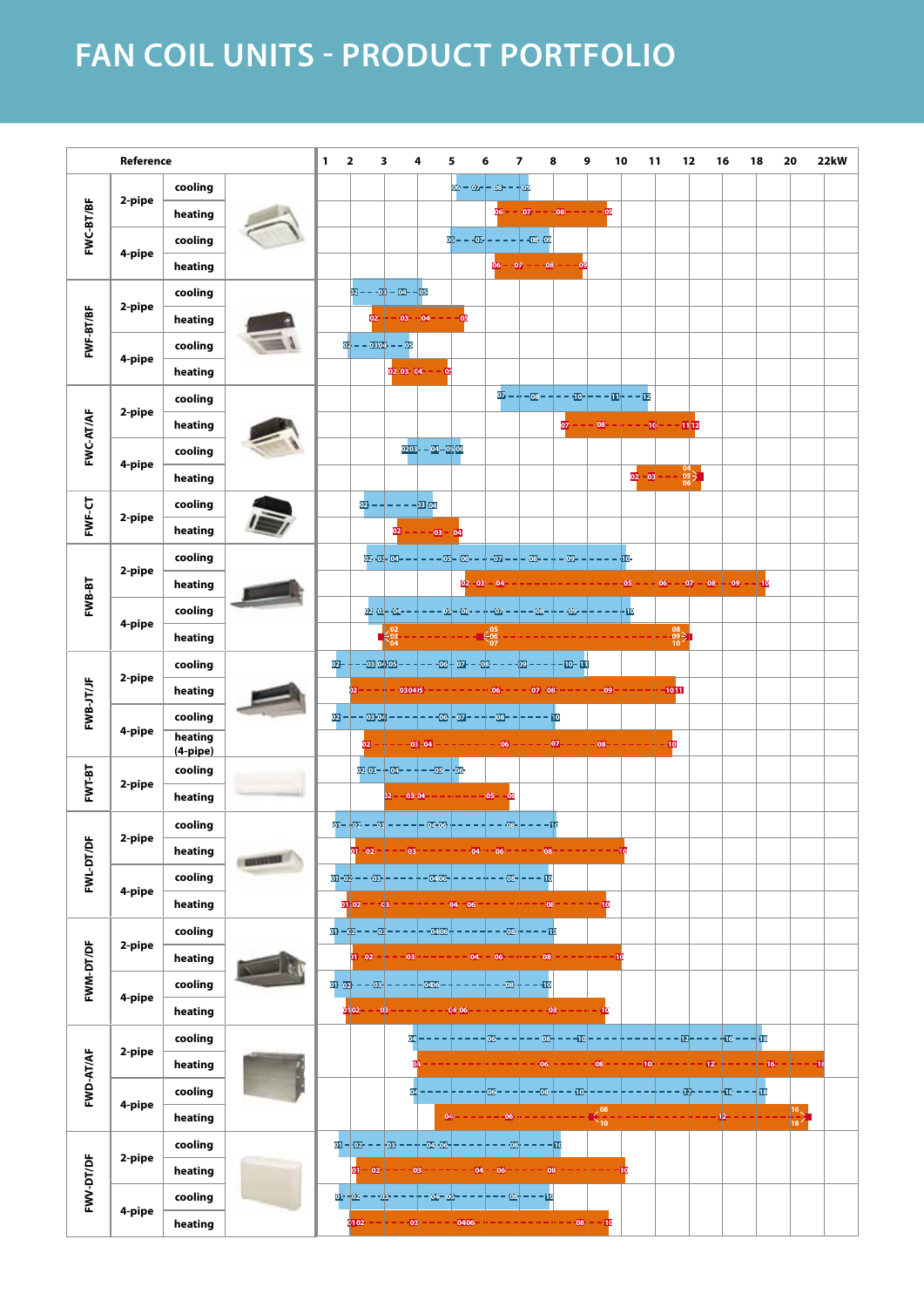# **FAN COIL UNITS - accessories**

| Type: FWM-DT/DF, FWL-DT/DF,<br><b>FWV-DT/DF</b> | 1 | $\overline{a}$  | 3                       | 4                      | 6               | 8              | 10              |                | <b>FWV FWL FWM</b>       |                          |
|-------------------------------------------------|---|-----------------|-------------------------|------------------------|-----------------|----------------|-----------------|----------------|--------------------------|--------------------------|
| Description                                     |   |                 |                         |                        |                 |                |                 |                |                          |                          |
| Additional single row heat<br>exchanger         |   | ESRH02A6        | ESRH03A6                | ESRH06A6               |                 | ESRH10A6       |                 | x              | x                        | x                        |
| Electric heater                                 |   |                 | EEH01A6 EEH02A6 EEH03A6 |                        | EEH06A6         |                | EEH10A6         | x              | x                        | x                        |
| 2-pipe 3-way valve                              |   | <b>E2MV03A6</b> |                         |                        | <b>E2MV06A6</b> |                | <b>E2MV10A6</b> | x              | x                        | x                        |
| 4-pipe 3-way valve                              |   | E4MV03A6        |                         | E4MV06A6<br>E4MV10A6   |                 |                |                 | x              | x                        | x                        |
| Fan stop thermostat                             |   |                 |                         | YFSTA6                 |                 |                |                 | x              | x                        | x                        |
| Air intake & discharge grille                   |   | EAIDF02A6       | EAIDF03A6               |                        | EAIDF06A6       | EAIDF10A6      | Ē,              | ٠              | x                        |                          |
| Supporting feet                                 |   |                 | ESFV06A6                |                        |                 |                | ESFV10A6        | x              | ٠                        | x                        |
| Supporting feet + grille                        |   | ESFVG2A6        | ESFVG3A6                |                        | <b>FSEVG6A6</b> | ESFVG10A6      |                 | x              | ä,                       |                          |
| Fresh air intake                                |   | EFA2A6          | EFA3A6                  |                        | EFA6A6          | <b>EFA10A6</b> |                 | x              | $\overline{\phantom{0}}$ | ٠                        |
| Rear panel                                      |   | ERPV2A6         | ERPV3A6                 |                        | ERPV6A6         | ERPV10A6       |                 | x              | x                        | $\overline{\phantom{m}}$ |
| Control electromechanical                       |   |                 |                         | <b>ECFWMB6</b>         | x               | x              | x               |                |                          |                          |
| Electronic controller                           |   |                 |                         | FWEC1A, FWEC2A, FWEC3A |                 |                |                 |                | x                        | x                        |
| Master slave option                             |   |                 |                         | EPIMSB6                |                 |                |                 | x              | x                        | x                        |
| Vertical drainpan                               |   |                 |                         | EDPVA6                 |                 |                |                 | x              | x                        | x                        |
| Horizontal drainpan                             |   |                 |                         | EDPHA6                 |                 |                |                 | $\overline{a}$ | x                        | x                        |
| On board installation kit                       |   |                 |                         | <b>FWECKA</b>          |                 |                |                 | x              | x                        | ٠                        |
| Temperature sensor kit                          |   |                 | <b>FWTSKA</b>           |                        |                 | x              | x               | x              |                          |                          |
| Relative humidity sensor kit                    |   |                 |                         | <b>FWHSKA</b>          |                 |                |                 |                |                          | x                        |
| On board FCU controller<br>installation kit     |   |                 |                         | <b>FWECKA</b>          |                 |                |                 | x              | x                        |                          |

| Type: FWB-BT<br>Description  | $2 - 4$         | $5 - 7$       | $8 - 10$  |  |  |  |  |  |  |
|------------------------------|-----------------|---------------|-----------|--|--|--|--|--|--|
| Additional heat exchanger    | EAH04A6         | EAH07A6       | EAH10A6   |  |  |  |  |  |  |
| 3-way valve add. h/e         |                 | E2MV307A6     | E2MV310A6 |  |  |  |  |  |  |
| 3-way valve cooling h/e      |                 |               |           |  |  |  |  |  |  |
| 2-way valve add. h/e         | E2MV207A6       | E2MV210A6     |           |  |  |  |  |  |  |
| 2-way valve cooling h/e      | Factory mounted |               |           |  |  |  |  |  |  |
| <b>Electric Heater</b>       | Factory mounted |               |           |  |  |  |  |  |  |
| Fan stop thermostat          | YFSTA6          |               |           |  |  |  |  |  |  |
| Power interface              |                 |               | EPIB6     |  |  |  |  |  |  |
| Master slave interface       |                 | EPIMSB6       |           |  |  |  |  |  |  |
|                              |                 | FWEC1A        |           |  |  |  |  |  |  |
| Electronic controller        |                 | <b>FWEC2A</b> |           |  |  |  |  |  |  |
|                              |                 | <b>FWEC3A</b> |           |  |  |  |  |  |  |
| Temperature sensor kit       |                 | <b>FWTSKA</b> |           |  |  |  |  |  |  |
| Relative humidity sensor kit |                 | <b>FWHSKA</b> |           |  |  |  |  |  |  |
| On board installation kit    |                 | <b>FWECKA</b> |           |  |  |  |  |  |  |

| Type: FWB-JT/JF    | $02 - 11$    |  |  |  |  |  |
|--------------------|--------------|--|--|--|--|--|
| Description        |              |  |  |  |  |  |
| 2-pipe 3-way valve | <b>MCWCN</b> |  |  |  |  |  |
| 4-pipe 3-way valve | <b>MCWHN</b> |  |  |  |  |  |

| Type: FWD-AT/AF              |     | 4                                             | 6         | 8         | 10            | 12        | 16          | 18            |  |  |
|------------------------------|-----|-----------------------------------------------|-----------|-----------|---------------|-----------|-------------|---------------|--|--|
| Description                  |     |                                               |           |           |               |           |             |               |  |  |
| Electric heater: small       |     | EDEH04A6 EDEHS06A6                            |           |           | EDEHS10A6     | EDEHS12A6 | EDEHS18A6   |               |  |  |
| Electric heater: big         | (1) | EDEH04A6 EDEHB06A6                            |           |           | EDEHB10A6     | EDEHB12A6 | EDEHB18A6   |               |  |  |
| 2-pipe 3-way valve           | (2) | ED2MV04A6                                     |           | ED2MV10A6 |               | ED2MV12A6 | ED2MV18A6   |               |  |  |
| 4-pipe 3-way valve           |     | ED4MV04A6                                     | ED4MV10A6 |           |               |           | 2xED2MV12A6 | 2 x ED2MV18A6 |  |  |
| Vertical Drainpan            |     |                                               |           | EDDPV10A6 |               | EDDPV18A6 |             |               |  |  |
| Horizontal Drainpan          |     |                                               |           | EDDPH10A6 | EDDPH18A6     |           |             |               |  |  |
| Fan stop thermostat          |     |                                               |           |           | YFSTA6        |           |             |               |  |  |
| Fresh air intake             |     | EDMFA04A6 EDMFA06A6<br>EDMFA10A6<br>EDMFA12A6 |           |           |               |           | EDMFA18A6   |               |  |  |
|                              |     | FWEC1A                                        |           |           |               |           |             |               |  |  |
| Electronic controller        | (3) | FWEC2A                                        |           |           |               |           |             |               |  |  |
|                              |     |                                               |           |           | <b>FWEC3A</b> |           |             |               |  |  |
| Power interface              |     | EPIB6                                         |           |           |               |           |             |               |  |  |
| Master slave interface       |     | EPIMSA6                                       |           |           |               |           |             |               |  |  |
| Temperature sensor kit       |     | <b>FWTSKA</b>                                 |           |           |               |           |             |               |  |  |
| Relative humidity sensor kit |     | <b>FWHSKA</b>                                 |           |           |               |           |             |               |  |  |

1. Requires electronic controller

- 2. For FWD 12,16,18AT/AF only motor valve (piping not included)<br>3. Water probe included
- Water probe included
- 4. Optional, electrical installation box with earth terminal KJB212A is required, if controller wires need to be installed in the wall.
- 5. Requires electrical installation box with earth terminal KJB311A.
- 6. Requires electrical installation box KJB411A.<br>
7. Requires installation box KRP1H08 (EMC).
- 7. Requires installation box KRP1H98. (FWC) 8. Requires installation box KRP1BA101 (FWF)
- 9. Requires electrical installation box with earth terminal KJB212A, if built in the wall.
- 10. Requires valve control PCB EKRP1C11
- 11. I-touch:
- Not allowed to use the i-touch for an installation with both fan coils and VRV units. • Can not be used in combination with fan coil units, that use MOD bus communication.
- No Airnet or telephone connection possible.» 12. Only 1 of these 4 options can be installed on 1 indoor unit.
- 
- 13. Max. 1 KRP1H98 box can be mounted on the unit. Max. 2 PCB's can be mounted in 1 KRP1H98 box. (FWC) 14. Max. 2 KRP1BA101 boxes can be mounted on the unit. Max. 1PCB can be mounted in 1 KRP1BA101 box. (FWF)
- 

| <b>TYPE</b>                                                             | FWC-BT/BF                                       | FWF-BT/BF                        |  |  |  |  |  |
|-------------------------------------------------------------------------|-------------------------------------------------|----------------------------------|--|--|--|--|--|
| Description                                                             |                                                 |                                  |  |  |  |  |  |
| Decoration Panel (RAL 9010 -<br>grey sealings) 4-way blow               |                                                 | BYFQ60B                          |  |  |  |  |  |
| Decoration Panel - Standard<br>(RAL 9010 - grey sealings)<br>Round flow | BYCQ140CW1                                      |                                  |  |  |  |  |  |
| Decoration Panel - White (RAL<br>9010 - white sealings) Round<br>flow   | BYCO140CW1W                                     |                                  |  |  |  |  |  |
| Sealing member of air<br>discharge outlet                               | KDBHQ55C140                                     | KDBH44BA60                       |  |  |  |  |  |
| Panel spacer                                                            |                                                 | KDBQ44B60                        |  |  |  |  |  |
| Long-life filter                                                        | KAFP551K160                                     | KAFO441BA60                      |  |  |  |  |  |
| Fresh air intake kit - Direct<br>installation type                      |                                                 | KDDQ44XA60                       |  |  |  |  |  |
| Fresh air intake kit (20% fresh<br>air) - Direct installation type      | KDDQ55C140-1<br>$(*20) /$<br>KDDO55C140-2 (*20) |                                  |  |  |  |  |  |
| Remote controller - Wireless - H/P                                      | BRC7F532F (*18)                                 | BRC7E530 (*18)                   |  |  |  |  |  |
| Remote controller - Wireless<br>$-C/O$                                  | BRC7F533F (*18)                                 | BRC7E531 (*18)                   |  |  |  |  |  |
| Remote controller - Wired                                               |                                                 | BRC315D7 (*4)                    |  |  |  |  |  |
| Central remote controller                                               |                                                 | DCS302CA51 (*5)                  |  |  |  |  |  |
| Electrical box with earth<br>terminal (3 blocks)                        |                                                 | <b>KJB311A</b>                   |  |  |  |  |  |
| Unified on/off controller                                               | DCS301BA51 (*9)                                 |                                  |  |  |  |  |  |
| Electrical box with earth<br>terminal (2 blocks)                        |                                                 | <b>KJB212A</b>                   |  |  |  |  |  |
| Schedule timer                                                          | DST301BA51 (*6)(*9)                             | DST301BA51 (*6)(*9)              |  |  |  |  |  |
| Wiring adapter for electrical<br>appendices (1)                         | KRP2A52 (*7) (*12)                              | KRP2A52 (*9) (*12)               |  |  |  |  |  |
| Wiring adapter for electrical<br>appendices (2)                         | KRP4AA53 (*7) (*12)                             | KRP4AA53 (*9) (*12)              |  |  |  |  |  |
| Installation box for adapter PCB                                        | KRP1H98 (*13)                                   | KRP1BA101 (*17)                  |  |  |  |  |  |
| Remote sensor                                                           | <b>KRCS01-4</b>                                 | <b>KRCS01-1</b>                  |  |  |  |  |  |
| Intelligent touch controller                                            | DCS601C51C(*6)(*11)                             | DCS601C51C (*6) (*11)            |  |  |  |  |  |
| Electrical installation box                                             |                                                 | <b>KJB411A</b>                   |  |  |  |  |  |
| Optional PCB for MOD-bus<br>connection                                  | EKFCMBCB7 (*8) (*12)                            | EKFCMBCB7 (*8) (*12)             |  |  |  |  |  |
| 2-way valve - On/Off                                                    | EKMV2C09B7 (*8) (*10)<br>(*15)                  | EKMV2C09B7 (*8) (*10)<br>(*16)   |  |  |  |  |  |
| 3-way valve - On/Off                                                    | EKMV3C09B7 (*8) (*10)<br>$(*15)$                | EKMV3C09B7 (*8) (*10)<br>$(*16)$ |  |  |  |  |  |
| Valve control PCB                                                       |                                                 | EKRP1C11                         |  |  |  |  |  |
| Remote "On/Off" and "forced<br>off" kit                                 |                                                 | EKROROA (*17)                    |  |  |  |  |  |

| Description                                                                     | material     | <b>FWT-BT</b> | <b>FWF-CT</b> | <b>FWC-AT</b> | <b>FWC-AF</b> |
|---------------------------------------------------------------------------------|--------------|---------------|---------------|---------------|---------------|
| Standard wired remote<br>controller with LCD                                    | <b>MERCA</b> | x             | x             | x             | x             |
| Simplified wired remote<br>controller (cooling only)                            | SRC-COA      | x             | x             | x             |               |
| Simplified wired remote<br>controller (heat pump)                               | SRC-HPA      | x             | x             | x             | x             |
| Wireless controller<br>for cooling only                                         | WRC-COB      | x             | x             | x             |               |
| Wireless controller<br>for heat pump                                            | WRC-HPB      | x             | x             | x             | x             |
| Decoration panel (600x600) including<br>wireless controller H/P 2pipes          | DCP600TB     |               | x             |               |               |
| Decoration panel (900x900 / 2-pipe)<br>including wireless controller H/P 2pipes | DCP900TB     |               |               | $\mathbf x$   |               |
| Decoration panel (900x900 / 4-pipe)<br>including wireless controller H/P 4pipes | DCP900FB     |               |               |               | x             |

1. 2-pipe unit: 1 x valve kit + 1 x installation box for PCB KRP1H98 +

- 1 x valve control PCB EKRP1C11 4-pipe unit: 2 x valve kit + 1 x installation box for PCB KRP1H98 +
- 1 x valve control PCB EKRP1C 11 (FWC) 2. 2-pipe unit: 1 x valve kit + 1 x installation box for PCB KRP1BA101 + 1 x valve control PCB EKRP1C11
- 4-pipe unit: 2 x valve kit + 1 x installation box for PCB KRP1BA101 + 1 x valve control PCB EKRP1C11 (FWF)»
- 3. This option is needed to create T1 T2 wire.
- 4. It is possible to change the operation mode, but this will not have an impact on the water temperature. (No feed back to water source) It is not possible to select the "auto airflow" setting. Dry operation can be selected with this remote control,
- but this function is not available on the FWC model.
- 5. All options are supplied as kit.
- 6. Both parts of the fresh air intake are needed for each unit.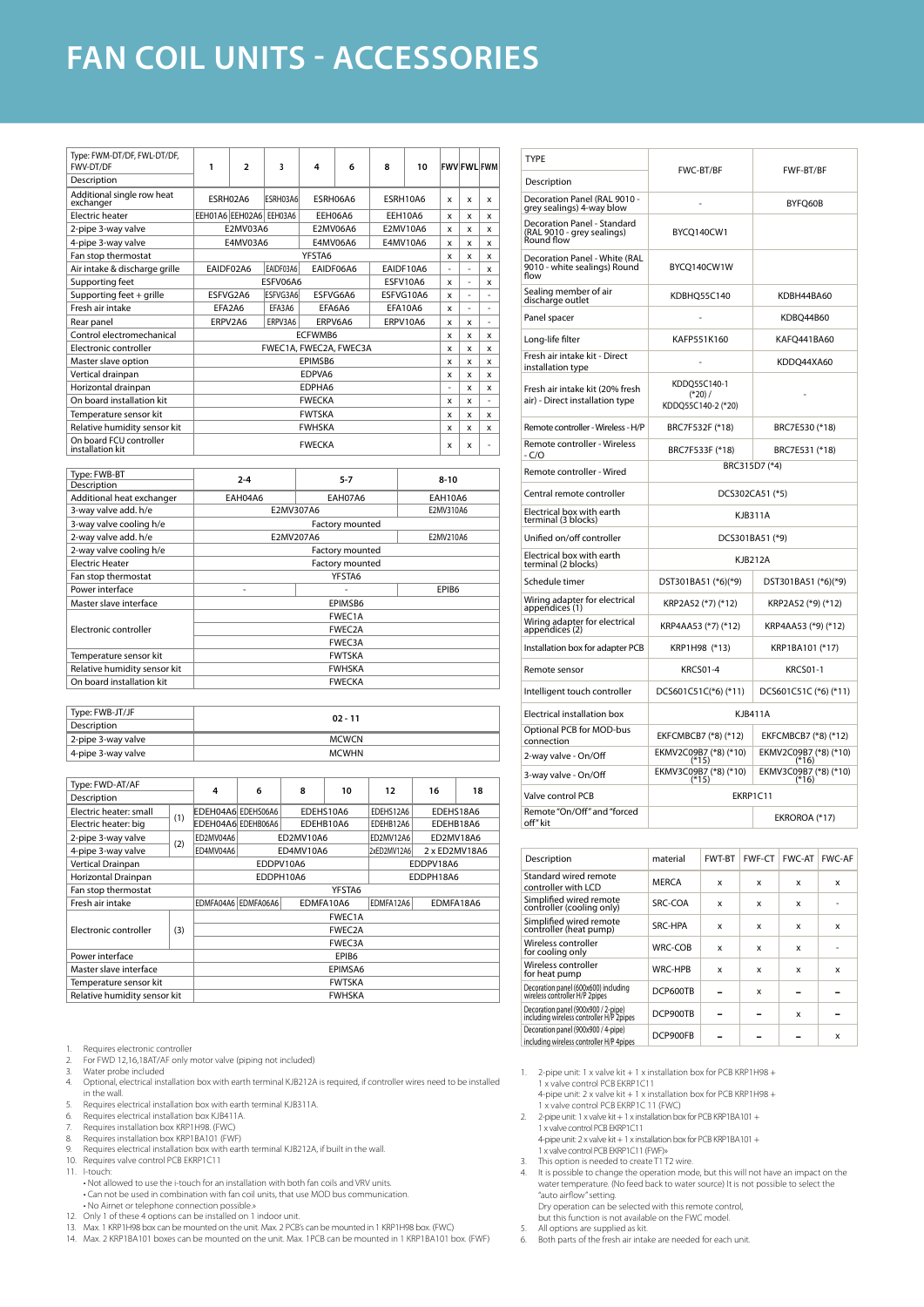# **FAN COIL UNITS - control SYSTEMS**

The fan coil units can be operated by different controllers according to the model.



#### ELECTROMECHANICAL BUILT-IN CONTROLLER

- Fan speed selector
- Manual cooling/heating changeover.
- › ON/OFF valves can also be controlled with ECFWMB6



```
FWEC1A
```
#### ELECTRONIC Controller

- Control of on-off valves for two or four pipes systems
- › Control of auxiliary heating element
- Cooling/heating switching in the following modes: local or remote manual (centralised), automatic (depending on water temperature (optional) or air temperature)
- Possibility, by means of clean contacts, of remote centralised cooling/heating switching and external activation
- Temperature sensor kit (accesory FWTSKA)
- Economy function (setpoint correction by 2.5°C and forcing of the fan to run at minimum available speed)
- Composed by: lc display keyboard
- On board and wall mounted installation.
- Same as FWEC1A with following additional functions:
	- 1) humidity management:
	- display of relative humidity
	- dehumidification function
	- (cooling mode) Manual activation

- possibility to set up a masterslave system up to 247 slave units, inwhich one of the controls plays the role of master and manages all the other slave units. ( modbus protocol )

2) serial communication interface (RS485 bus)



#### WIRED REMOTE CONTROLLER

- › to control each fan coil unit independently
- cooling and heating function
- › ON/OFF timer function

INFRARED REMOTE CONTROLLER

> to control each fan coil unit independently

cooling and heating function



- Composed by:
	- keyboard
	- On board and wall mounted installation.

FWEC3A

Same as FWEC2A with following additional functions: 1) Back light 2) Proportional valve control (two voltage outputs for the proportional valves) 3) Voltage contact 0-10V (same as 2) 4) Time clock and weekly schedule (on / off or setpoint air) 5) Integration in BMS (already included in the FWEC2A version) 6) Two digital outputs (voltage free) to manage electric heaters with the weekly schedule

BRC7E532F

FWEC2A

**6**

- lc display
-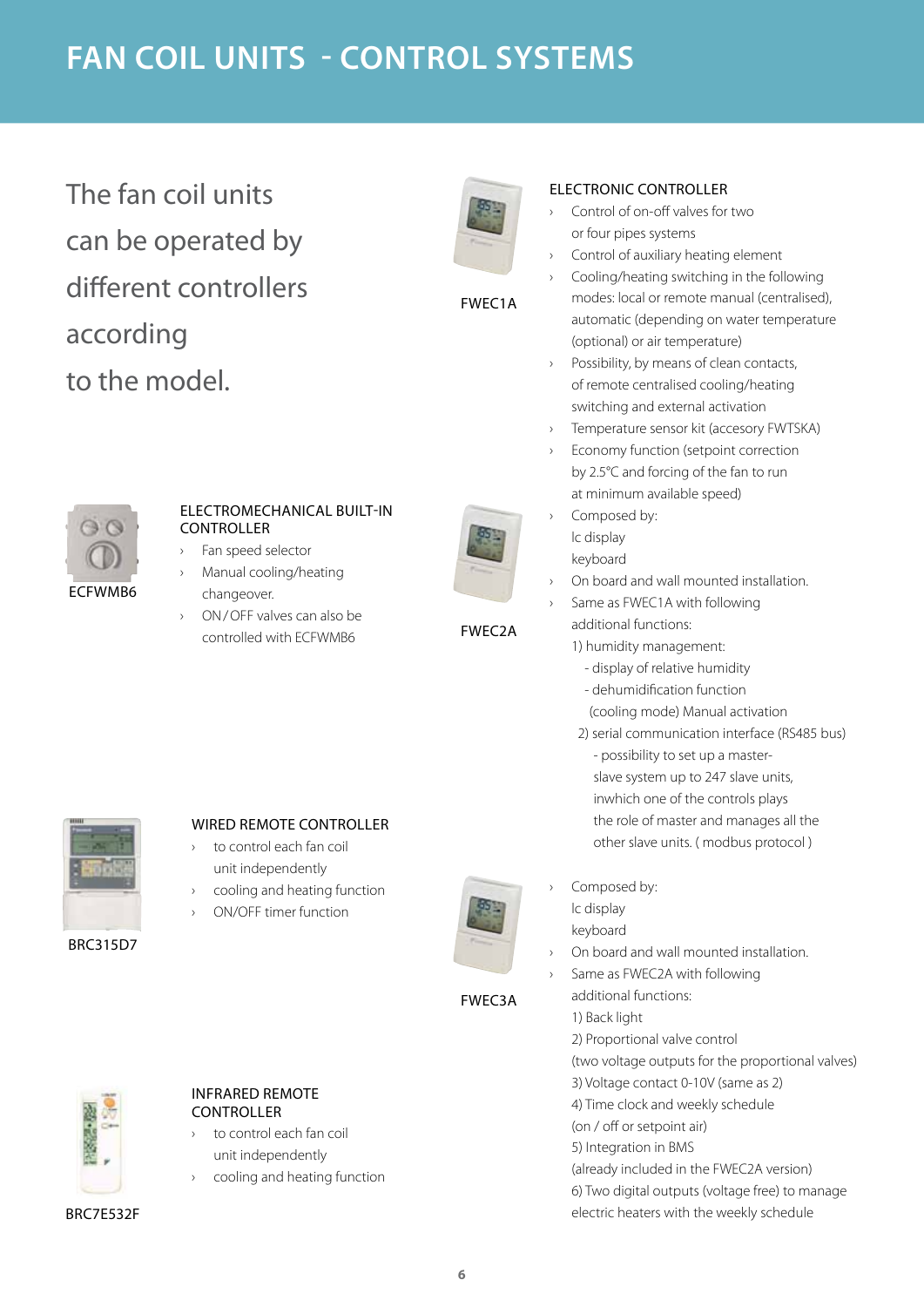



MERCA

#### STANDARD WIRED REMOTE CONTROLLER

- › Fan speed
- › Sleep function
- › Swing

› Temperature setting

- › Operating mode
- › LCD display
- › ON/OFF switch
- › Real time clock
- › Timer active
- › Timer ON/OFF



#### SIMPLIFIED WIRED REMOTE CONTROLLER FOR COOLING ONLY & HEAT PUMP

SRC-COA



SRC-HPA

› Temperature display

- › Temperature setting
- › Timer switch setting
- › ON/OFF switch
- › Fan speed
- › Operating mode
- › Swing
- › "Sleep" function



WRC - COb/HPB

COOLING ONLY & HEATPUMP › LCD display

WIRELESS CONTROLLER FOR

- › Temperature setting
- › Operating mode
- › Timer switch setting
- › Turbo mode
- › Swing
- › "Sleep" function
- › Real time clock
- › ON/OF switch
- › Fan speed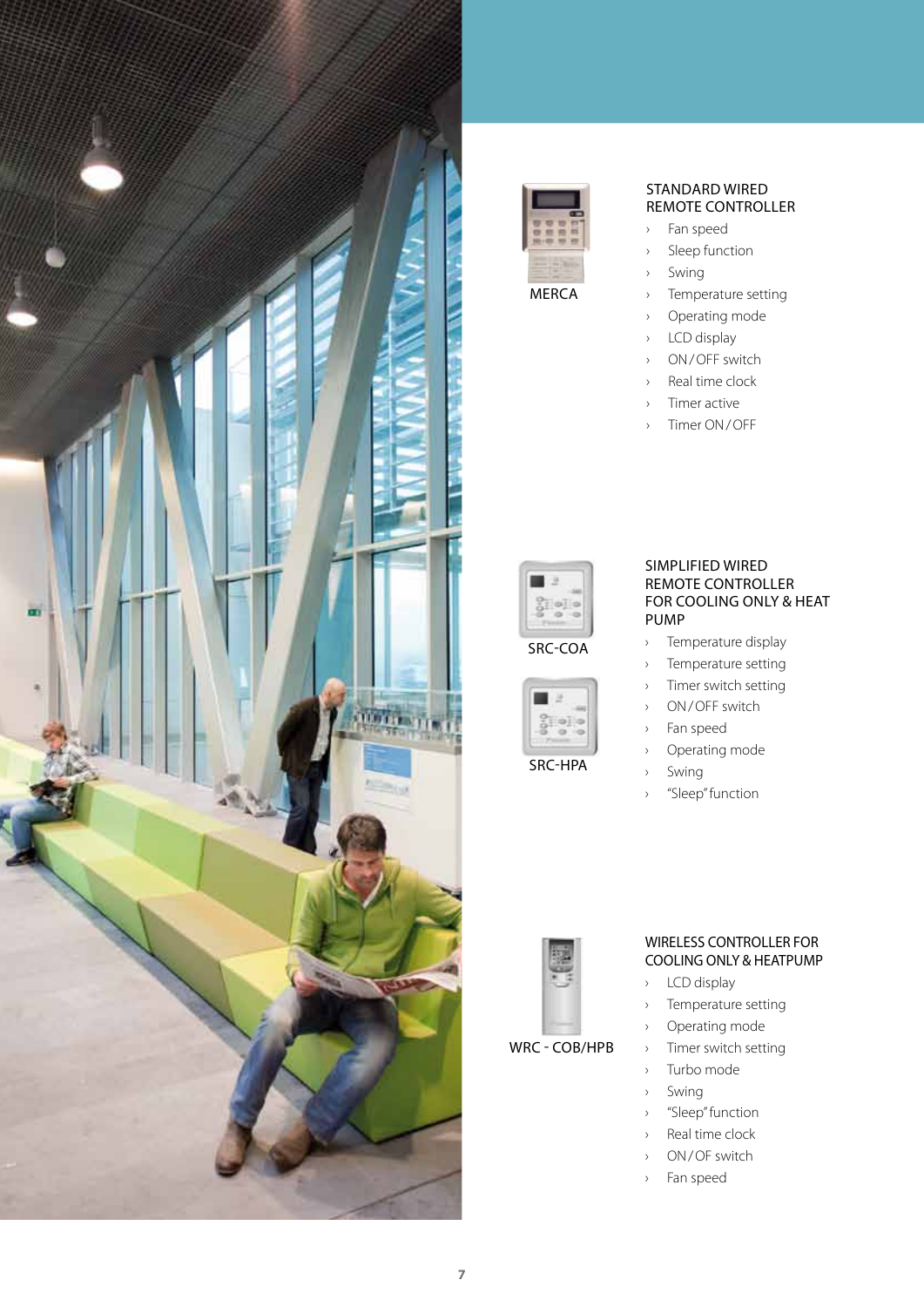# **FWC-BT/BF**

#### Round flow cassette





BRC315D7







| 360° air discharge ensures uniform air flow |  |
|---------------------------------------------|--|
| and temperature distribution                |  |

- › Modern style decoration panel in white (RAL9010)
- › Fresh air intake for healthy living
- › Comfortable horizontal air discharge ensures
- draughtfree operation and prevents ceiling soiling
- › Possibility to shut 1 or 2 flaps for easy installation in corners
- › Standard drain pump with 850mm lift

|                         | <b>INDOOR UNITS</b>          |       |         |         |                          | 2-PIPE        |         | 4-PIPE        |         |             |         |  |
|-------------------------|------------------------------|-------|---------|---------|--------------------------|---------------|---------|---------------|---------|-------------|---------|--|
|                         |                              |       |         | FWC06BT | FWC07BT                  | FWC08BT       | FWC09BT | FWC06BF       | FWC07BF | FWC08BF     | FWC09BF |  |
| Cooling capacity        | kW<br>High<br>Total capacity |       |         | 5.0     | 5.6                      | 6.3           | 7.2     | 4.9           | 5.6     | 6.3         | 7.2     |  |
|                         | Sensible<br>capacity         | High  | kW      | 3.4     | 4.0                      | 4.5           | 5.3     | 3.4           | 3.9     | 4.4         | 5.2     |  |
| Heating capacity        | 2-Pipe                       | High  | kW      | 6.3     | 7.1                      | 8.3           | 9.5     |               | $\sim$  |             |         |  |
|                         | 4-Pipe                       | High  | kW      |         | $\overline{\phantom{a}}$ |               |         |               | 6.8     | 7.8         | 8.8     |  |
| Power input             | High                         |       | W       | 40      | 46                       | 58            | 76      | 41            | 47      | 59          | 77      |  |
| <b>Dimensions</b>       | Unit                         | HxWxD | mm      |         |                          | 288x840x840   |         |               |         | 288x840x840 |         |  |
| Weight                  | Unit                         |       | kg      |         |                          | 26            |         |               | 29      |             | ۰       |  |
| Water pressure          | Cooling                      |       | kPa     | 15      | 19                       | 26            | 34      | 15            | 19      | 25          | 32      |  |
| drop                    | Heating                      |       |         | 15      | 19                       | 26            | 34      | 24            | 30      | 38          | 47      |  |
| Fan                     | Type                         |       |         |         |                          | Turbo fan     |         | Turbo fan     |         |             |         |  |
|                         | Air flow rate                | High  | $m^3/h$ | 1,062   | 1,236                    | 1,518         | 1,776   | 1,032         | 1,200   | 1,476       | 1,746   |  |
| Sound power<br>level    | dBA<br>High                  |       |         | 36      | 39                       | 44            | 49      | 36            | 39      | 44          | 49      |  |
| Sound pressure<br>level | High                         |       | dBA     | 24      | 28                       | 32            | 37      | 24            | 28      | 32          | 37      |  |
| Power supply            | Phase/Frequency/Voltage      |       | Hz/V    |         |                          | 1~/50/220-240 |         | 1~/50/220-240 |         |             |         |  |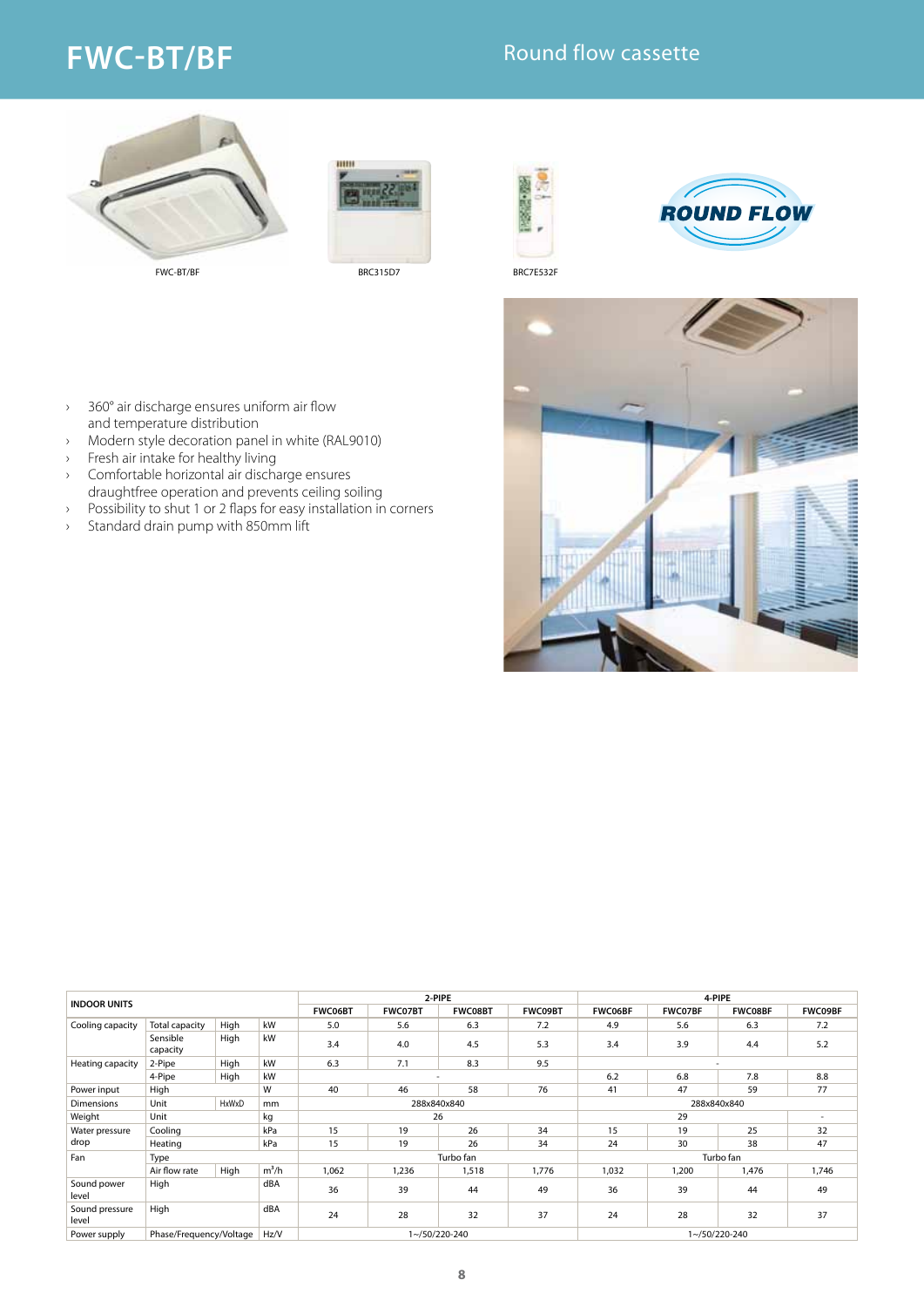# **FWF-BT/BF** 4-way blow ceiling mounted cassette









|  |  |  | Modern stylish decoration panel in white (RAL9010) |  |  |  |
|--|--|--|----------------------------------------------------|--|--|--|
|--|--|--|----------------------------------------------------|--|--|--|

- › Fresh air intake kit available
- › Comfortable horizontal air discharge ensures draughtfree operation and prevents ceiling soiling
- › Possibility to close 1 or 2 flaps for different air flow patterns
- › Drainpump standard mounted (lift: 750mm)

|                                    |                             |       |         |         |                | 2-PIPE        |                | 4-PIPE        |                |         |         |  |
|------------------------------------|-----------------------------|-------|---------|---------|----------------|---------------|----------------|---------------|----------------|---------|---------|--|
| <b>INDOOR UNITS</b>                |                             |       |         | FWF02BT | <b>FWF03BT</b> | FWF04BT       | <b>FWF05BT</b> | FWF02BF       | <b>FWF03BF</b> | FWF04BF | FWF05BF |  |
| Cooling capacity                   | Total capacity              | High  | kW      | 1.7     | 2.8            | 3.3           | 4.0            | 1.7           | 2.3            | 2.8     | 3.5     |  |
| Sensible capacity                  |                             |       |         | 1.3     | 1.7            | 2.1           | 2.7            | 1.3           | 1.3            | 1.7     | 2.3     |  |
| High<br>2-Pipe<br>Heating capacity |                             |       | kW      | 2.6     | 3.4            | 4.1           | 5.3            | $\sim$        |                |         |         |  |
|                                    | 4-Pipe                      | High  | kW      |         |                |               |                | 3.1           | 3.3            | 3.9     | 4.8     |  |
| Power input                        | High                        |       | kW      |         | 67             | 70            | 89             | 67            | 62             | 74      | 93      |  |
| <b>Dimensions</b>                  | Unit                        | HxWxD | mm      |         |                | 285x575x575   |                |               | 285x575x575    |         |         |  |
| Weight                             | Unit                        |       | kg      | 19      | 19             | 19            | 19             | 19            | 20             | 20      | 20      |  |
| Water pressure                     | Cooling                     |       | kPa     | 6       | 19             | 31            | 42             | 6             | 13             | 21      | 33      |  |
| drop                               | Heating                     |       |         | 6       | 19             | 31            | 42             | 12            | 6              | 9       | 13      |  |
| Fan                                | Type                        |       |         |         |                | Turbo fan     |                | Turbo fan     |                |         |         |  |
|                                    | Air flow rate               | High  | $m^3/h$ | 468     | 468            | 660           | 876            | 468           | 438            | 618     | 822     |  |
| Sound power<br>level               | High                        |       | dBA     | 40      | 40             | 44            | 49             | 40            | 42             | 46      | 51      |  |
| Sound pressure<br>level            | High                        |       | dBA     | 27      | 27             | 33            | 39             | 27            | 29             | 35      | 41      |  |
| Power supply                       | Phase / Frequency / Voltage |       | Hz/V    |         |                | 1~/50/220-240 |                | 1~/50/220-240 |                |         |         |  |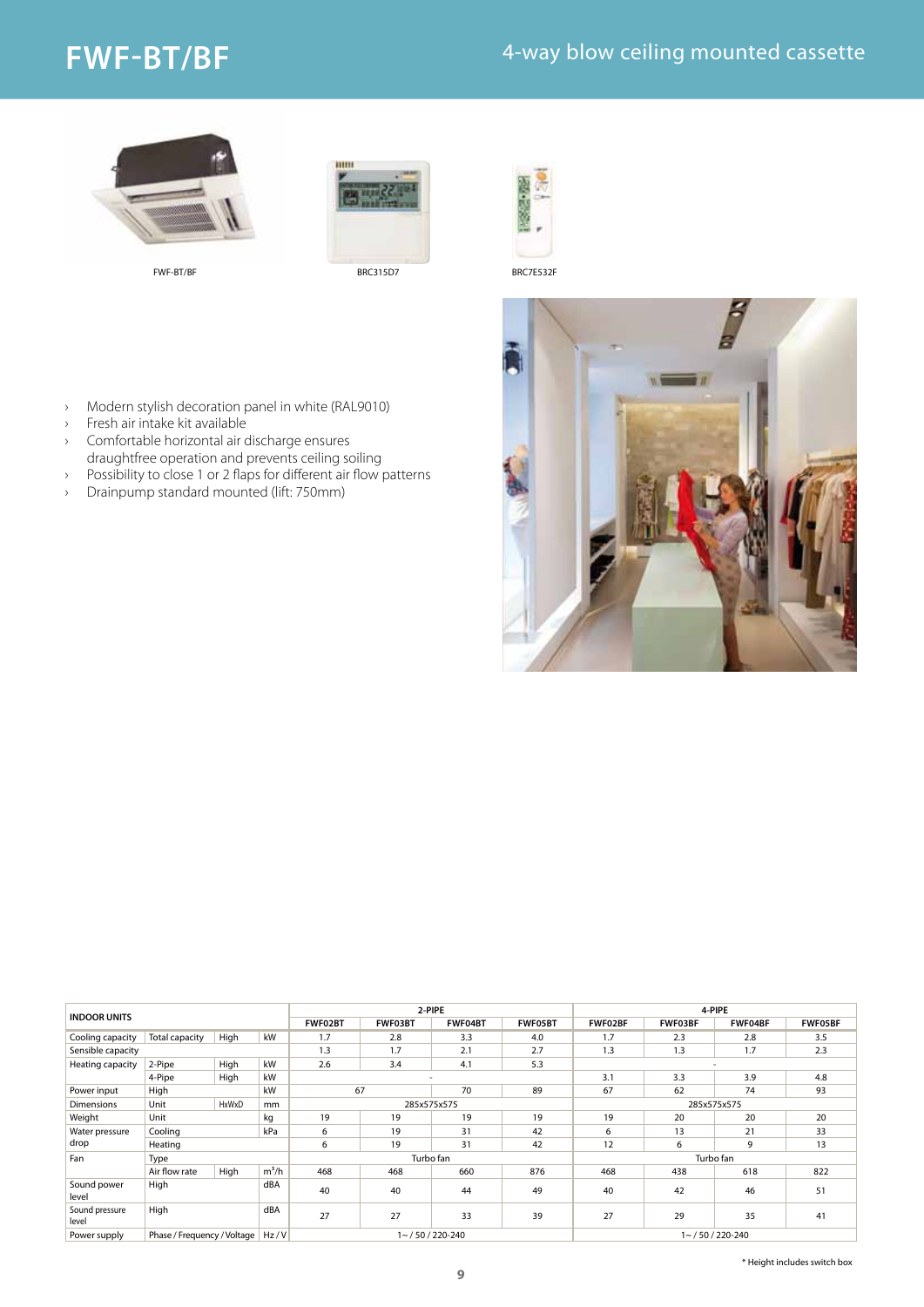# **FWC-AT/AF**

#### 4-Way Blow Ceiling Mounted Cassette







FWC08AAT WRC-COB/HPB SRC-COA/HPA

 $2$ i olio



- › Quiet operation with auto-swing comfort
- › Easy to install and maintain
- › Flexibility (2-pipe or 4-pipe)
- › 3 speed fan motor
- › Double-intake centrifugal fans
- › 4 way air discharge and air swing
- › Air suction from underneath
- › High power air flow
- › Slim front panel and aesthetic design
- › Removable washable air filter (self-extinguishing class 1)
- › Built-in high pressure drain pump (up to 700mm condensate water can be pumped)
- › Infrared remote controller as standard with decoration panel kit



| <b>INDOOR UNITS</b>                     |                        |                |      |         |                |                  | 2-PIPE                   |         |         | 4-PIPE  |                          |                          |                |                |  |
|-----------------------------------------|------------------------|----------------|------|---------|----------------|------------------|--------------------------|---------|---------|---------|--------------------------|--------------------------|----------------|----------------|--|
|                                         |                        |                |      |         | <b>FWC07AT</b> | FWC08AT          | FWC10AT                  | FWC11AT | FWC12AT | FWC02AF | <b>FWC03AF</b>           | <b>FWC04AF</b>           | <b>FWC05AF</b> | <b>FWC06AF</b> |  |
| Power input                             | High                   |                |      | W       | 127            | 151              | 164                      | 192     | 253     | 122     | 138                      | 153                      | 184            | 232            |  |
| Capacity                                | Cooling                | Total          | High | kW      | 6.63           | 7.50             | 8.80                     | 9.95    | 10.80   | 3.81    | 3.96                     | 4.63                     | 5.01           | 5.16           |  |
|                                         | Cooling                | Sensible       | High | kW      | 4.90           | 5.40             | 6.40                     | 7.10    | 7.70    | 3.40    | 3.52                     | 4.07                     | 4.40           | 4.54           |  |
|                                         | Heating                | (2-pipe)       | High | kW      | 8.40           | 9.50             | 11.00                    | 12.00   | 12.90   |         |                          |                          |                |                |  |
|                                         | Heating                | $(4$ -pipe $)$ | High | kW      |                |                  | $\overline{\phantom{a}}$ |         |         | 10.55   | 10.99                    | 12.51                    | 13.48          | 13.77          |  |
| <b>Dimensions</b>                       | Height x Width x Depth |                |      | mm      | 335x820x821    |                  |                          |         |         |         |                          |                          |                |                |  |
| Machine weight                          |                        |                |      | kg      | 31             | 32               | 35                       | 38      | 40      | 31      | 32                       | 35                       | 38             | 40             |  |
| Sound level                             | Sound power            |                | High | dBA     | 52             | 55               | 60                       | 61      | 64      | 52      | 55                       | 60                       | 61             | 64             |  |
| Water flow                              | Cooling                |                |      | 1/h     | 1,140          | 1,290            | 1,514                    | 1.711   | 1,858   | 655     | 681                      | 796                      | 862            | 888            |  |
|                                         | Heating                |                |      | 1/h     | 1.140          | 1,290            | 1,514                    | 1,711   | 1,858   |         | $\overline{\phantom{a}}$ |                          |                |                |  |
| Water pressure drop                     | Cooling                |                |      | kPa     | 24.8           | 30.8             | 41.6                     | 52.2    | 69.3    | 3.56    | 3.78                     | 4.94                     | 5.7            | 5.96           |  |
|                                         | Heating                |                |      | kPa     | 21.4           | 26.8             | 35.3                     | 45.2    | 64.1    |         |                          | $\overline{\phantom{a}}$ |                |                |  |
| Fan                                     | Air flow rate          |                | High | $m^3/h$ | 1,310          | 1,380            | 1,560                    | 1,740   | 1,840   | 1,310   | 1,380                    | 1,560                    | 1,740          | 1,840          |  |
| Standard heat exchanger<br>Water volume |                        |                |      |         | 2.69           |                  |                          |         |         |         |                          |                          |                |                |  |
| Water connections                       | Std. heat exchanger    |                |      | inch    |                |                  |                          |         |         | 3/4'    |                          |                          |                |                |  |
| High<br>Current power input<br>A        |                        |                |      |         | 0.52           | 0.64             | 0.68                     | 0.79    | 1.06    | 0.53    | 0.61                     | 0.67                     | 0.8            | 1.02           |  |
| Required power supply                   |                        |                |      |         |                | 1~/220-240V/50Hz |                          |         |         |         |                          |                          |                |                |  |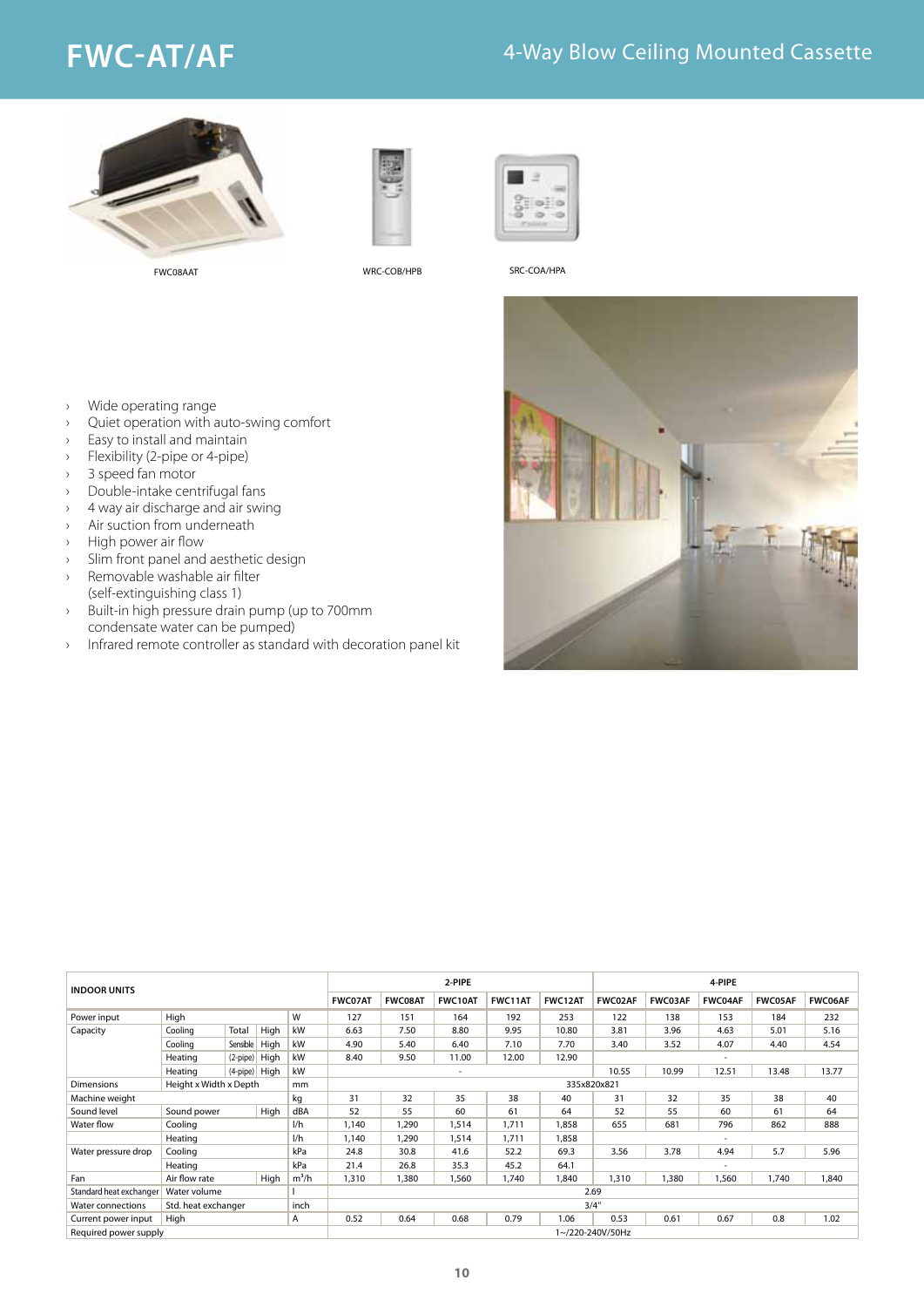# 4-Way Blow Ceiling Mounted Cassette **FWF-CT** 4-Way Blow Ceiling Mounted Cassette









SRC-COA/HPA WRC-COB/HPB

- › Quiet operation with auto-swing comfort
- › Easy to install and maintain
- › 4 way air discharge and air swing
- › Slim front panel and aesthetic design
- › Removable washable air filter
- (self-extinguishing class 1)
- › Built-in high pressure drain pump (up to 700mm condensate water can be pumped)
- › Wireless controller as standard with decoration panel kit



| <b>INDOOR UNITS</b>                              |                                                                                                  |  |      |         | 2-PIPE               |         |         |  |  |  |  |  |  |  |
|--------------------------------------------------|--------------------------------------------------------------------------------------------------|--|------|---------|----------------------|---------|---------|--|--|--|--|--|--|--|
|                                                  |                                                                                                  |  |      |         | FWF02CT              | FWF03CT | FWF04CT |  |  |  |  |  |  |  |
| Power input                                      | W<br>High<br>Total<br>High<br>Sensible   High<br>$(2-pipe)$ High<br>Height x Width x Depth<br>kg |  |      |         | 63                   | 64      | 79      |  |  |  |  |  |  |  |
| Capacity                                         | Cooling                                                                                          |  |      | kW      | 2.49                 | 4.10    | 4.54    |  |  |  |  |  |  |  |
|                                                  | Cooling                                                                                          |  |      | kW      | 1.91                 | 2.93    | 3.37    |  |  |  |  |  |  |  |
|                                                  | Heating                                                                                          |  |      | kW      | 3.52                 | 4.69    | 5.28    |  |  |  |  |  |  |  |
| <b>Dimensions</b>                                |                                                                                                  |  |      | mm      | 250x570x570          |         |         |  |  |  |  |  |  |  |
| Machine weight                                   |                                                                                                  |  |      |         | 22                   | 23      |         |  |  |  |  |  |  |  |
| Sound level                                      | Sound power                                                                                      |  |      | dBA     | 52                   | 54      |         |  |  |  |  |  |  |  |
| Water pressure drop                              | Cooling                                                                                          |  |      | kPa     | 19.00                | 27.00   | 29.00   |  |  |  |  |  |  |  |
|                                                  | Heating                                                                                          |  |      | kPa     | 17.00                | 24.00   | 27.00   |  |  |  |  |  |  |  |
| Fan                                              | Air flow rate                                                                                    |  | High | $m^3/h$ | 646                  | 748     |         |  |  |  |  |  |  |  |
| inch<br>Std. heat exchanger<br>Water connections |                                                                                                  |  |      |         | 3/4                  |         |         |  |  |  |  |  |  |  |
| Current input                                    | High<br>A                                                                                        |  |      |         | 0.27<br>0.28<br>0.34 |         |         |  |  |  |  |  |  |  |
|                                                  | Required power supply                                                                            |  |      |         | 1~/220-240V/50Hz     |         |         |  |  |  |  |  |  |  |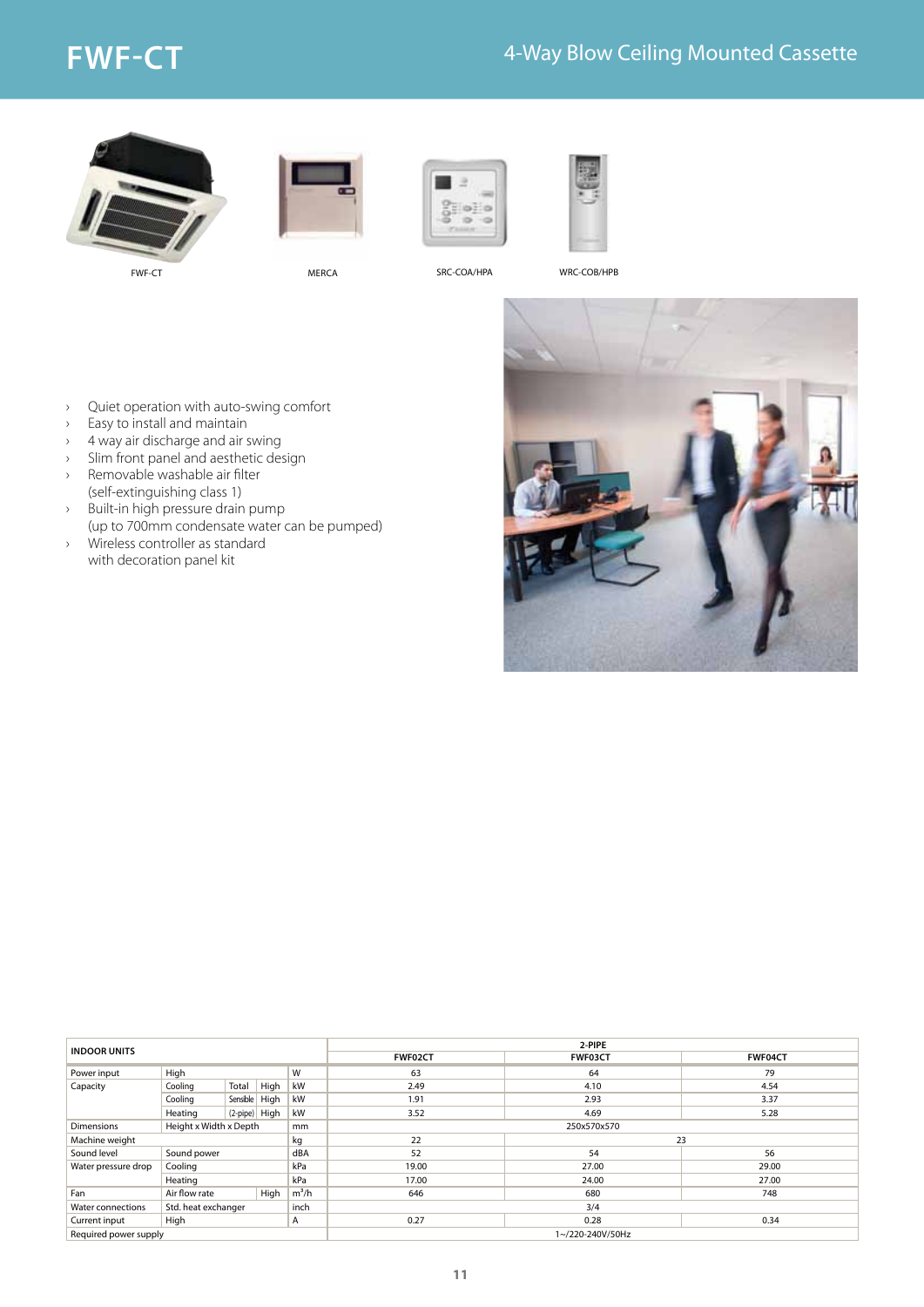### **FWB-BT**





FWB04BT FWEC1, 2, 3A

- › Low sound power levels and electrical absorption thanks to plastic impeller, ABS winding staircase and improved electric motor
- › Compact dimensions, can easily be mounted in a narrow ceiling void
- › 3, 4 or 6 stage row cooling coil
- › Drain pan to collect the condensate from: heat exchanger and regulating valves
- › 7-speed electrical motors (with thermal protection on windings)
- › All 7 speeds pre-wired in the factory in the terminal block of the switch box
- › The air filter can easily be removed for cleaning



| <b>INDOOR UNITS</b>                 |                             |              |         |                |               |         |                | 2-PIPE                                                       |         |         |               |         |  |  |
|-------------------------------------|-----------------------------|--------------|---------|----------------|---------------|---------|----------------|--------------------------------------------------------------|---------|---------|---------------|---------|--|--|
|                                     |                             |              |         | FWB02BT        | FWB03BT       | FWB04BT | <b>FWB05BT</b> | <b>FWB06BT</b>                                               | FWB07BT | FWB08BT | FWB09BT       | FWB10BT |  |  |
| Cooling capacity                    | <b>Total capacity</b>       | High         | kW      | 2.61           | 3.14          | 3.49    | 5.08           | 5.45                                                         | 6.47    | 7.57    | 8.67          | 10.34   |  |  |
|                                     | Sensible capacity           | High         | kW      | 1.88           | 2.16          | 2.34    | 3.6            | 3.87                                                         | 4.4     | 5.23    | 5.96          | 6.9     |  |  |
| Heating capacity                    | 2-Pipe                      | High         | kW      | 5.47           | 6.01          | 6.47    | 10.31          | 11.39                                                        | 12.28   | 15.05   | 16.85         | 18.78   |  |  |
|                                     | 4-Pipe                      | High         | kW      |                | 3.14          |         |                | 5.99                                                         |         |         | 12.8          |         |  |  |
| Power input                         | High                        |              | W       |                | 79            |         |                | 154                                                          |         |         | 294           |         |  |  |
| <b>Dimensions</b>                   | Unit                        | <b>HxWxD</b> | mm      |                | 239x1,039x609 |         |                | 239x1,389x609                                                |         |         | 239x1,739x609 |         |  |  |
| Weight                              | Unit                        |              | kg      | 23             | 24            | 26      | 31             | 33                                                           | 35      | 43      | 45            | 48      |  |  |
|                                     | Operation weight            |              | kg      | 24             | 26            | 28      | 33             | 35                                                           | 38      | 45      | 48            | 52      |  |  |
| Heat exchanger                      | Water volume                |              |         | 1.1            | 1.5           | 2.2     | 1.6            | 2.1                                                          | 3.2     | 2.1     | 2.8           | 4.2     |  |  |
| <b>Additional heat</b><br>exchanger | Water volume                |              |         |                | 0.4           |         |                | 0.6                                                          |         |         | 1.7           |         |  |  |
| Water flow                          | Cooling                     |              | 1/h     | 448            | 539           | 598     | 873            | 936                                                          | 1,111   | 1,299   | 1,488         | 1,774   |  |  |
|                                     | Heating                     |              | 1/h     | 480<br>527     |               | 567     | 904            | 999                                                          | 1,077   | 1,319   | 1,479         | 1,647   |  |  |
|                                     | Additional heat exchanger   |              | 1/h     | 275            |               |         |                | 526                                                          |         |         | 1,123         |         |  |  |
| Water pressure                      | Cooling                     |              | kPa     | 8              | 14            | 11      | 15             | 8                                                            | 14      | 21      |               | 26      |  |  |
| drop                                | Heating                     |              | kPa     | $\overline{7}$ | 10            | 8       | 12             | $\overline{7}$                                               | 10      | 16      | 15            | 18      |  |  |
|                                     | Additional heat exchanger   |              | kPa     |                | 3             |         |                | 5                                                            |         | 8       |               |         |  |  |
| Fan                                 | Type                        |              |         |                |               |         |                | Centrifugal - forward blades - directly coupled on fan motor |         |         |               |         |  |  |
|                                     | Air flow rate               | High         | $m^3/h$ |                | 400           |         |                | 800                                                          |         |         | 1,200         |         |  |  |
|                                     | Available<br>pressure       | High         | Pa      |                | 71            |         |                | 65                                                           |         |         | 59            |         |  |  |
| Sound power<br>level                | High                        |              | dBA     |                | 56            |         |                | 59                                                           |         |         | 69            |         |  |  |
| Sound pressure<br>level             | High                        |              | dBA     |                | 44.5          |         |                | 47.5                                                         |         |         |               |         |  |  |
| Piping connections                  | Drain                       | <b>OD</b>    | mm      |                |               |         |                | 16                                                           |         |         |               |         |  |  |
| Water                               | Std. heat exchanger         |              | inch    |                |               | 3/4     |                |                                                              |         |         |               |         |  |  |
| connections                         | Add. heat exchanger         |              | inch    |                |               |         | 3/4            |                                                              |         |         | $\mathbf{1}$  |         |  |  |
| Power supply                        | Phase / Frequency / Voltage |              | Hz/V    |                |               |         |                | $1 - 750/230$                                                |         |         |               |         |  |  |
| Current input                       | High                        |              | Α       |                | 0.36          |         |                | 1.28                                                         |         |         |               |         |  |  |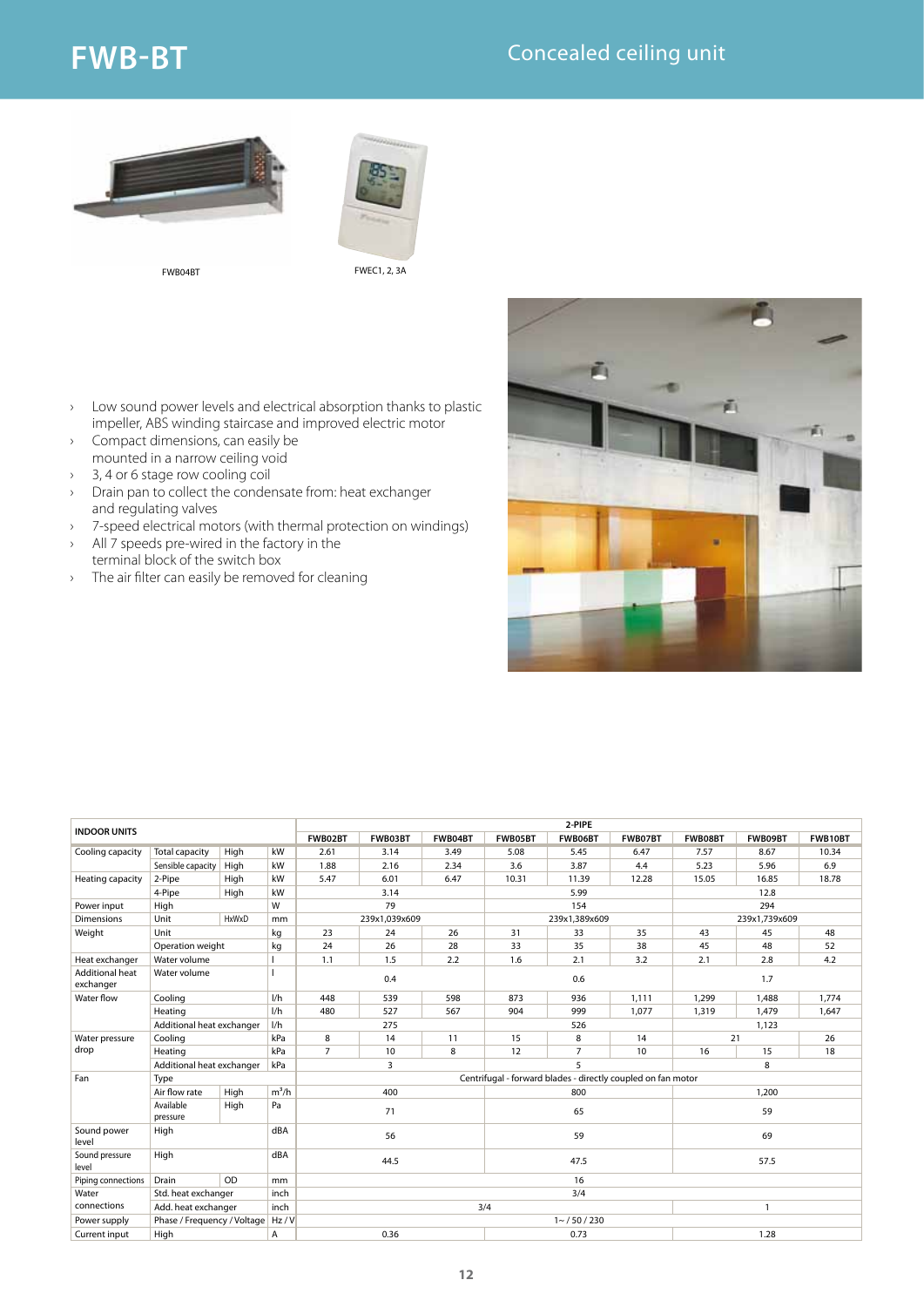# **FWB-JT/JF**



FWB02JT/JF FWEC1, 2, 3A



- › Wide operating range
- › Quiet operation via enlarged fan wheels
- › Easy maintenance: filter can be removed from both sides and beneath (maximum filter size is 400mm)
- › Flexibility (2-pipe or 4-pipe)
- › 4-speed fan motor
- › Direct driven centrifugal fans
- › Flexibility via interchangeable water connection side
- › High power air flow
- › Available static pressure of 30 Pa
- › Extended drain pan as standard
- › Standard Filter
- › Standard Plenum
- › Insulated with self-extinguishing class 1 heat insulation
- › Electronic room thermostat



|                         | <b>INDOOR UNITS</b>              |                             |         |                 |                                                                      | 2-PIPE<br>FWB02JT FWB03JT FWB04JT FWB05JT FWB06JT FWB07JT FWB08JT FWB09JT FWB10JT FWB11JT FWB02JF FWB03JF FWB04JF FWB06JF FWB07JF FWB08JF FWB10JF |               |                     |       |               |                                                                            |               |       |                 |                 |                   | 4-PIPE            |                   |                   |                   |  |  |  |
|-------------------------|----------------------------------|-----------------------------|---------|-----------------|----------------------------------------------------------------------|---------------------------------------------------------------------------------------------------------------------------------------------------|---------------|---------------------|-------|---------------|----------------------------------------------------------------------------|---------------|-------|-----------------|-----------------|-------------------|-------------------|-------------------|-------------------|-------------------|--|--|--|
|                         |                                  |                             |         |                 |                                                                      |                                                                                                                                                   |               |                     |       |               |                                                                            |               |       |                 |                 |                   |                   |                   |                   |                   |  |  |  |
|                         |                                  |                             |         |                 |                                                                      |                                                                                                                                                   |               | 2-PIPE              |       |               |                                                                            |               |       |                 |                 |                   | 4-PIPE            |                   |                   |                   |  |  |  |
| Indoor units            |                                  |                             |         | 02              | 03                                                                   | 04                                                                                                                                                | 05            | 06                  | 07    | 08            | 09                                                                         | 10            | 11    | 02              | 03              | 04                | 06                | 07                | 08                | 10                |  |  |  |
| Cooling capacity        | <b>Total capacity</b>            | High                        | kW      | 1.64            | 2.67                                                                 | 2.99                                                                                                                                              | 3.34          | 4.81                | 5.31  | 6.16          | 7.26                                                                       | 8.49          | 8.99  | 1.67            | 2.67            | 3.03              | 4.88              | 5.33              | 6.53              | 8.21              |  |  |  |
|                         | Sensible capacity                | High                        | kW      | 0.94            | 1.88                                                                 | 1.95                                                                                                                                              | 2.07          | 3.40                | 4.15  | 4.39          | 5.06                                                                       | 6.37          | 6.41  | 0.97            | 1.83            | 1.93              | 3.41              | 4.01              | 4.91              | 6.28              |  |  |  |
| Heating capacity        | 2-Pipe                           | High                        | kW      | 2.16            | 3.62                                                                 | 3.97                                                                                                                                              | 4.11          | 6.30                | 7.47  | 8.09          | 9.64                                                                       | 11.57         | 11.71 | 2.12            | 3.69            | 3.87              | 6.40              | 7.52              | 9.01              | 11.09             |  |  |  |
|                         | 4-Pipe                           | High                        | kW      |                 |                                                                      |                                                                                                                                                   |               |                     |       |               |                                                                            |               |       | 2.49            | 3.92            | 4.43              | 6.70              | 8.16              | 9.56              | 11.68             |  |  |  |
| Power input             | High                             |                             | W       | 34              | 53                                                                   | 57                                                                                                                                                | 54            | 86                  | 121   | 117           | 134                                                                        | 164           | 166   | 34              | 51              | 54                | 84                | 117               | 137               | 163               |  |  |  |
| Dimensions              | Unit                             | <b>HxWxD</b>                | mm      | 251x814<br>x590 | 251x984<br>x590                                                      |                                                                                                                                                   | 251x1,114x590 | 251x1,314<br>x590   |       | 251x1,564x590 | 251x1,664<br>x590                                                          | 251x1,924x590 |       | 251x814<br>x590 | 251x984<br>x590 | 251x1.114<br>x590 | 251x1,314<br>x590 | 251x1.564<br>x590 | 251x1,664<br>x590 | 251x1,924<br>x590 |  |  |  |
| Weight                  | Unit                             |                             | kq      | 20.0            | 23.0                                                                 | 28.0                                                                                                                                              | 31.0          | 33.0                | 44.0  | 48.0          | 52.0                                                                       | 50.0          | 56.0  | 22.0            | 27.0            | 31.0              | 36.0              | 48.0              | 52.0              | 56.0              |  |  |  |
|                         | Operation weight                 |                             | kq      | 20.7            | 29.1<br>50.4<br>54.6<br>52.4<br>24.0<br>32.5<br>34.4<br>45.8<br>59.1 |                                                                                                                                                   |               |                     |       |               |                                                                            |               |       | 22.9            | 28.3            | 32.5              | 37.9              | 50.4              | 54.6              | 59.1              |  |  |  |
| Heat exchanger          | Water volume                     |                             |         | 0.69            | 2.62<br>0.95<br>1.82<br>2.42<br>2.36<br>3.14<br>1.14<br>1.52<br>1.44 |                                                                                                                                                   |               |                     |       |               |                                                                            |               |       | 0.92            | 1.26            | 1.52              | 1.92              | 2.42              | 2.62              | 3.14              |  |  |  |
| Water flow              | Coolina                          |                             | 1/h     | 386             | 549                                                                  | 739                                                                                                                                               | 803           | 1.022               | 1,109 | 1,383         | 1.523                                                                      | 1.764         | 1.910 | 386             | 530             | 724               | 986               | 1.138             | 1,296             | 1.660             |  |  |  |
|                         | Heating                          |                             | 1/h     | 386             | 549                                                                  | 738                                                                                                                                               | 802           | 1,020               | 1,107 | 1,336         | 1,524                                                                      | 1,764         | 1,911 | 387             | 530             | 725               | 985               | 1,139             | 1,299             | 1,660             |  |  |  |
|                         | Additional heat exchanger<br>1/h |                             |         |                 |                                                                      |                                                                                                                                                   |               |                     |       |               |                                                                            |               |       | 269             | 391             | 493               | 663               | 820               | 924               | 1,142             |  |  |  |
| Water pressure          | Cooling                          |                             | kPa     | 10.91           | 8.34                                                                 | 15.64                                                                                                                                             | 11.22         | 31.31               | 12.56 | 7.62          | 9.83                                                                       | 21.71         | 16.81 | 10.95           | 8.24            | 15.67             | 29.95             | 9.24              | 12.49             | 19.38             |  |  |  |
| drop                    | Heating                          |                             | kPa     | 8.86            | 6.76                                                                 | 12.84                                                                                                                                             | 9.21          | 25.87               | 11.13 | 6.57          | 8.60                                                                       | 18.56         | 14.46 | 8.94            | 6.64            | 12.84             | 24.16             | 7.89              | 9.67              | 16.50             |  |  |  |
|                         | Additional heat exchanger        |                             | kPa     |                 |                                                                      |                                                                                                                                                   |               |                     |       |               |                                                                            |               |       | 10.66           | 24.73           | 41.72             | 81.63             | 25.31             | 31.33             | 50.03             |  |  |  |
| Fan                     | Type                             |                             |         |                 |                                                                      |                                                                                                                                                   |               |                     |       |               | Direct driven centrifugal fan (forward-curved blades) hot-galvanised steel |               |       |                 |                 |                   |                   |                   |                   |                   |  |  |  |
|                         | Air flow rate                    | Hiah                        | $m^3/h$ | 262             | 428                                                                  | 431                                                                                                                                               | 428           | 757                 | 945   | 950           | 1.066                                                                      | 1.463         | 1.341 | 220             | 424             | 437               | 747               | 898               | 1.112             | 1,385             |  |  |  |
|                         | Available<br>pressure            | High                        | Pa      |                 |                                                                      |                                                                                                                                                   |               | 30                  |       |               |                                                                            |               |       |                 |                 |                   | 30                |                   |                   |                   |  |  |  |
| Sound power<br>level    | High                             |                             | dBA     | 47.5            | 52                                                                   | 49                                                                                                                                                | 50            |                     | 52    |               | 55                                                                         | 55.5          | 56    | 47              | 52              | 50                |                   | 52                | 55                | 56                |  |  |  |
| Sound pressure<br>level | High<br>dBA                      |                             |         | 35.5            | 40                                                                   | 37                                                                                                                                                | 38            | 40                  |       | 39.5          | 43                                                                         | 43.5          | 44    | 35              | 40              | 38                | 40                | 39.5              | 43                | 44                |  |  |  |
| Piping connections      | Drain                            | <b>OD</b>                   | mm      | 714             | 884                                                                  |                                                                                                                                                   | 1.014         | 1.214               |       | 1.464         | 1.564                                                                      | 1.824         |       | 714             | 884             | 1.014             | 1.214             | 1.464             | 1.564             | 1.824             |  |  |  |
| Water<br>connections    | Std. heat exchanger              |                             | inch    |                 |                                                                      |                                                                                                                                                   | 3/4           |                     |       |               |                                                                            |               | 3/4   |                 |                 |                   |                   |                   |                   |                   |  |  |  |
| Power supply            | Phase / Frequency /<br>Voltage   | Hz/V<br>$1 - 750/220 - 240$ |         |                 |                                                                      |                                                                                                                                                   |               | $1 - 750/220 - 240$ |       |               |                                                                            |               |       |                 |                 |                   |                   |                   |                   |                   |  |  |  |
| Current input           | High                             |                             | A       | 0.15            | 0.24                                                                 | 0.26                                                                                                                                              | 0.25          | 0.39                | 0.55  | 0.53          | 0.61                                                                       | 0.75          |       | 0.15            | 0.23            | 0.25              | 0.38              | 0.53              | 0.62              | 0.74              |  |  |  |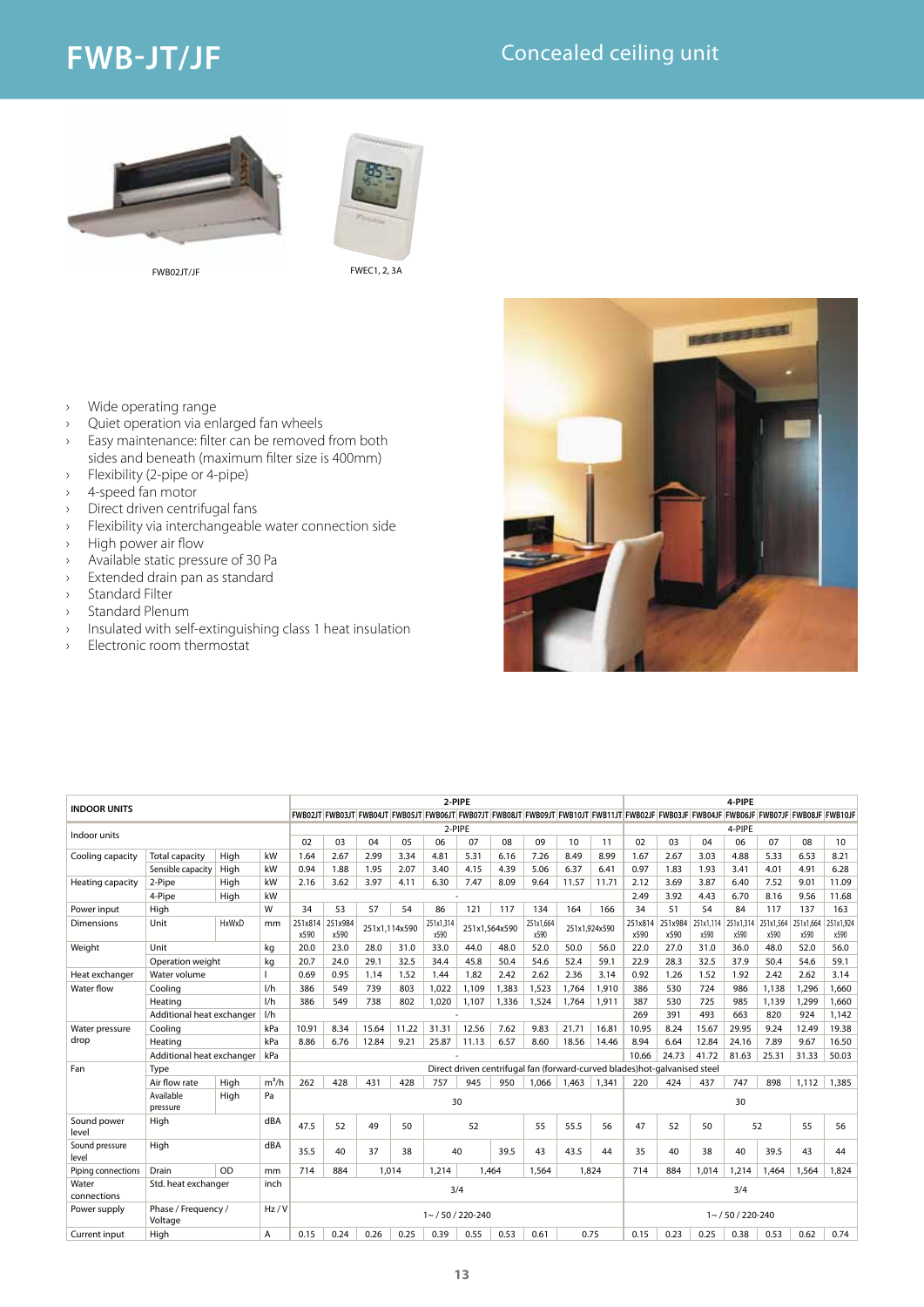## **FWT-BT**

#### Wall mounted unit









FWT05, 06BT MERCA SRC-COB/HPB WRC-COB/HPB



- › Easy installation and maintenance
- › 3-speed fan motor
- › Double-intake centrifugal fans
- › Excellent air flow and air distribution
- › Flexibility via interchangeable water connection side
- › High power air flow
- › Insulated with self-extinguishing class 1 heat insulation
- › Removable washable air filter (self-extinguishing class 1)
- › Slim and compact aesthetic design
- › Wireless remote control up to 9m distance, availability of a wired or simplified controller
- › LED indicator gives an indication on the (normal or wrong) operation of the unit

| <b>INDOOR UNITS</b>     |                                |            |         | 2-PIPE              |         |             |         |               |  |  |  |  |  |  |
|-------------------------|--------------------------------|------------|---------|---------------------|---------|-------------|---------|---------------|--|--|--|--|--|--|
|                         |                                |            |         | FWT02BT             | FWT03BT | FWT04BT     | FWT05BT | FWT06BT       |  |  |  |  |  |  |
| Cooling capacity        | <b>Total capacity</b>          | High       | kW      | 2.34                | 2.78    | 3.22        | 4.54    | 5.28          |  |  |  |  |  |  |
|                         | Sensible<br>capacity           | High       | kW      | 1.74                | 2.03    | 2.35        | 3.65    | 4.33          |  |  |  |  |  |  |
| Heating capacity        | 2-Pipe                         | High       | kW      | 3.02                | 3.75    | 4.10        | 6.01    | 6.74          |  |  |  |  |  |  |
| Power input             | High                           |            | W       | 24                  | 25      | 29          | 66      | 69            |  |  |  |  |  |  |
| <b>Dimensions</b>       | Unit                           | HxWxD      | mm      | 260x799x198         |         | 260x899x198 |         | 304x1,062x222 |  |  |  |  |  |  |
| Weight                  | Unit                           |            | kg      | 10                  |         | 12          |         | 16            |  |  |  |  |  |  |
|                         | Operation weight               |            | kg      | 10                  |         | 13          | 17      |               |  |  |  |  |  |  |
| Heat exchanger          | Water volume                   |            |         | 0.49                |         | 0.57        |         | 0.85          |  |  |  |  |  |  |
| Water flow              | Cooling                        |            | 1/h     | 402                 | 478     | 554         | 781     | 908           |  |  |  |  |  |  |
|                         | Heating                        | 1/h<br>kPa |         | 402                 | 478     | 554         | 781     | 908           |  |  |  |  |  |  |
| Water pressure          | Cooling                        |            |         | 48.3                | 64.7    | 69.3        | 50.3    | 69.3          |  |  |  |  |  |  |
| drop                    | Heating                        |            | kPa     | 42                  | 58.6    | 60.6        | 50.6    | 70.6          |  |  |  |  |  |  |
| Fan                     | Type                           |            |         |                     |         |             |         |               |  |  |  |  |  |  |
|                         | Air flow rate                  | High       | $m^3/h$ | 467                 | 510     | 586         | 1.070   | 1,121         |  |  |  |  |  |  |
| Sound power<br>level    | High                           |            | dBA     | 53                  |         | 55          | 61      | 64            |  |  |  |  |  |  |
| Sound pressure<br>level | High                           |            | dBA     | 40                  | 39      | 42          | 49      | 50            |  |  |  |  |  |  |
| Piping connections      | Drain                          | OD         | mm      |                     | 16      |             |         | 20            |  |  |  |  |  |  |
| Water<br>connections    | Std. heat exchanger            |            | inch    |                     |         | 1/2         |         |               |  |  |  |  |  |  |
| Power supply            | Phase / Frequency /<br>Voltage |            | Hz/V    | $1 - 750/220 - 240$ |         |             |         |               |  |  |  |  |  |  |
| Current input           | High                           |            | A       | 0.11                |         | 0.13        | 0.29    | 0.30          |  |  |  |  |  |  |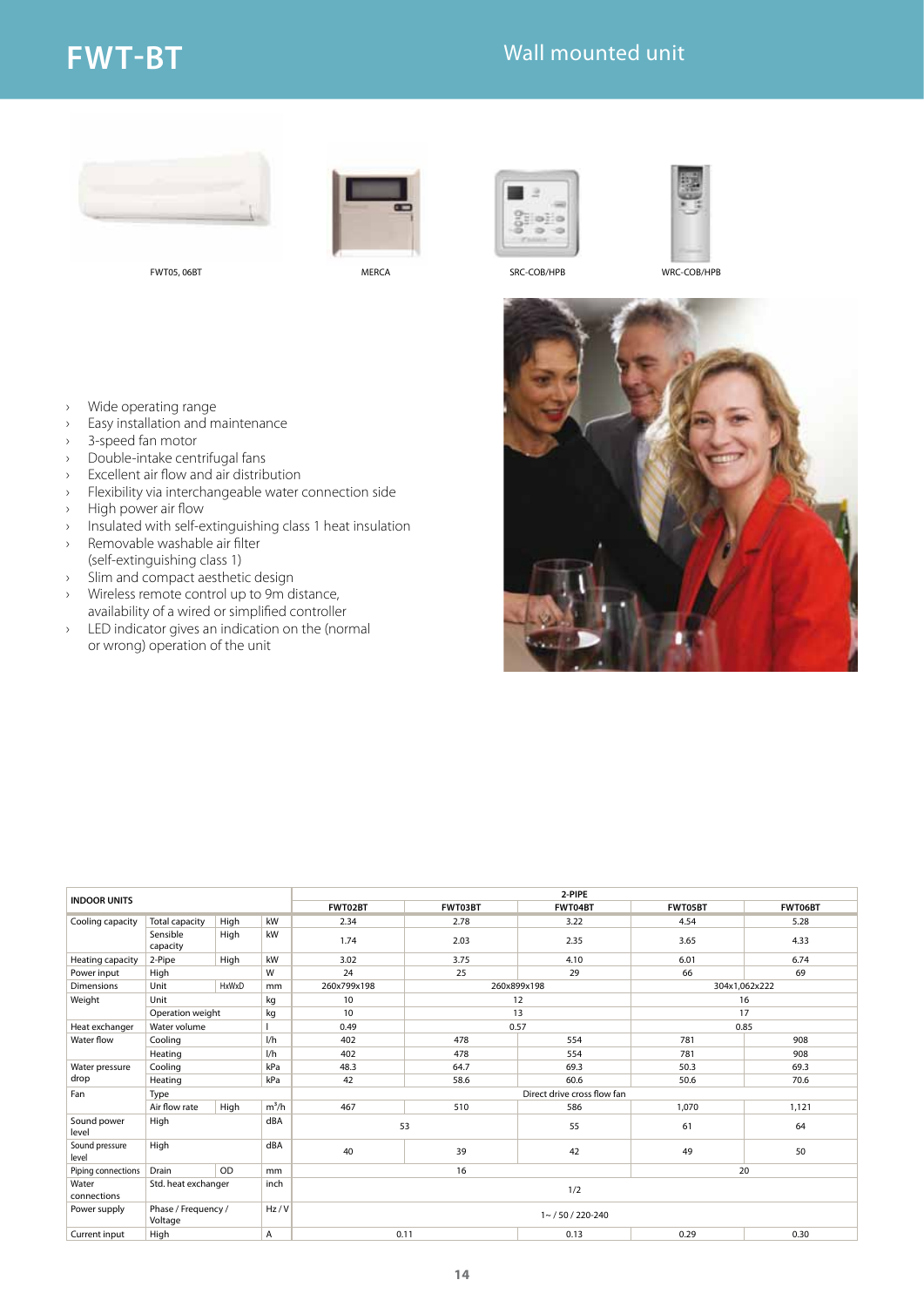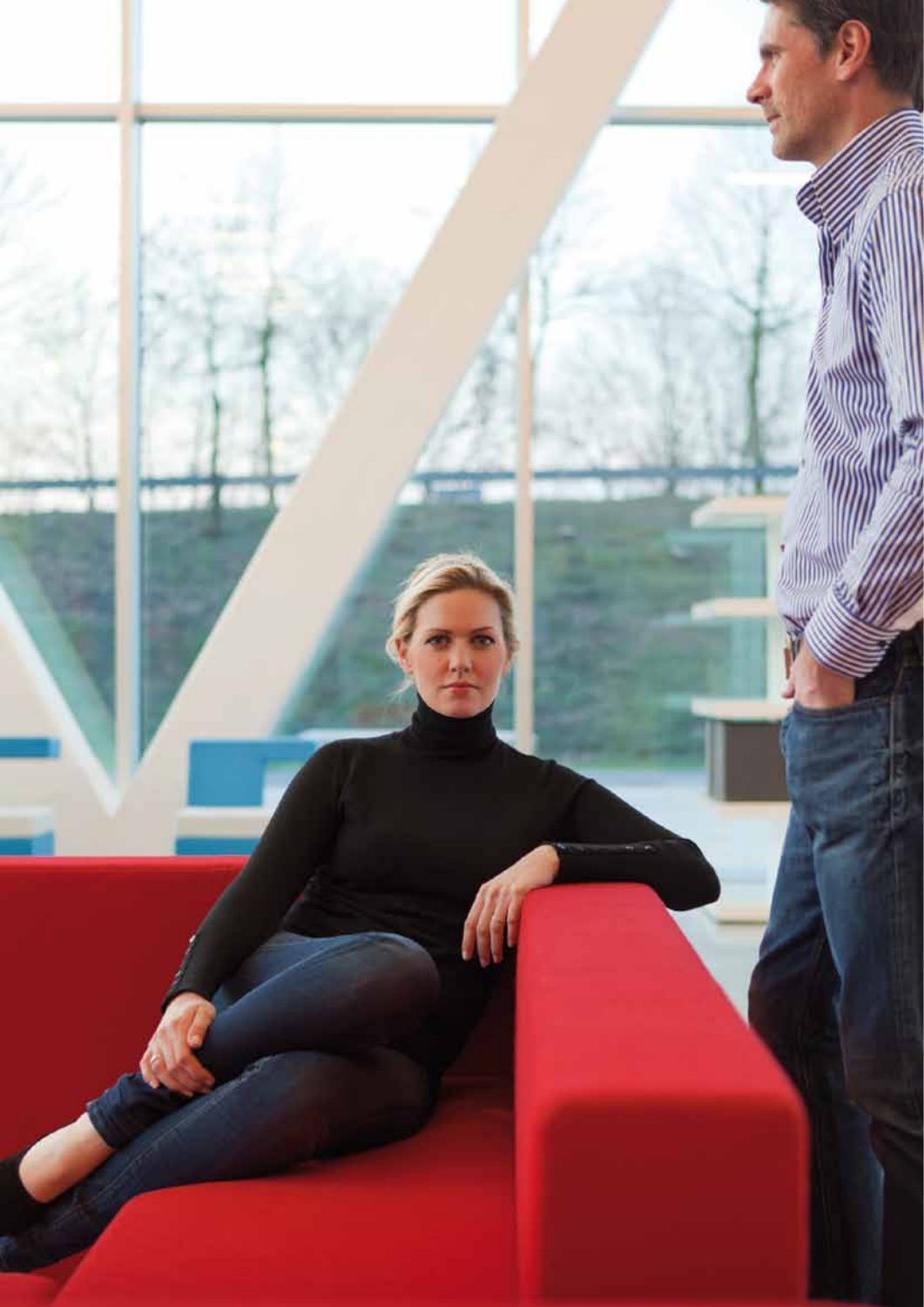# **FWL-DT/DF**

#### Flexi type unit









FWL03DT/DF FWL03DT/DF FWEC1, 2, 3A ECFWMB6

- › Low sound power levels and electrical absorption thanks to plastic impeller, ABS winding staircase and improved electric motor
- › Quick fixing system for wall or ceiling mounted installation
- › Pre-assembled 3-way/4-port ON/OFF valves are available
- › Valve packages are insulated, no extra drain pan required
- › Valve packages contain balancing valves and sensor pocket
- › Fast-on connections for electrical options : no tools needed
- › Quick removal of washable filter
- › Electric heater : no relay up to 2kW capacity
- › Electronic controller with water probe, available in standard, advanced and advanced plus version



| <b>INDOOR UNITS</b>                 |                                |              |         |                         |             |                 | 2-PIPE                                  |               |               |       | 4-PIPE         |          |                                                         |          |                         |               |       |
|-------------------------------------|--------------------------------|--------------|---------|-------------------------|-------------|-----------------|-----------------------------------------|---------------|---------------|-------|----------------|----------|---------------------------------------------------------|----------|-------------------------|---------------|-------|
|                                     |                                |              |         |                         |             |                 | FWM01DT FWM02DT FWM03DT FWM04DT         |               |               |       |                |          | FWM06DT FWM08DT FWM10DT FWM01DF FWM02DF FWM03DF FWM04DF |          | FWM06DF FWM08DF FWM10DF |               |       |
| Cooling capacity                    | <b>Total capacity</b>          | High         | kW      | 1.54                    | 2.09        | 2.93            | 4.33                                    | 4.77          | 6.71          | 8.02  | 1.46           | 1.90     | 2.87                                                    | 4.33     | 4.67                    | 6.64          | 7.88  |
|                                     | Sensible<br>capacity           | High         | kW      | 1.20                    | 1.51        | 2.11            | 3.15                                    | 3.65          | 4.91          | 5.96  | 1.14           | 1.51     | 2.07                                                    | 3.15     | 3.57                    | 4.85          | 5.85  |
| Heating capacity                    | 2-Pipe                         | High         | kW      | 2.14                    | 2.57        | 3.81            | 5.63                                    | 6.36          | 7.83          | 10.03 |                |          |                                                         | $\sim$   |                         |               |       |
|                                     | 4-Pipe                         | High         | kW      |                         |             |                 |                                         |               |               |       | 1.90           | 2.10     | 3.08                                                    | 5.05     | 5.30                    | 7.91          | 9.30  |
| Power input                         | High                           |              | W       | 37                      | 53          | 56              |                                         | 98<br>137     |               |       | 37             | 53       | 56                                                      | 98       |                         | 137           | 175   |
| Dimensions                          | Unit                           | <b>HxWxD</b> | mm      |                         | 564x774x226 | 564x984<br>x226 |                                         | 564x1,194x226 | 564x1.404x251 |       | 564x774x226    |          | 564x984<br>x226                                         |          | 564x1.194x226           | 564x1,404x251 |       |
| Weight                              | Unit                           |              | kg      | 20                      | 21          | 27              | 32                                      | 33            |               | 44    |                | 21<br>22 |                                                         | 34<br>35 |                         | 46            |       |
| Heat exchanger                      | Water volume                   |              |         | 0.7<br>1.4<br>0.5<br>-1 |             |                 |                                         |               | 2.1           |       | 0.5            | 0.7      |                                                         |          | 1.4                     | 2.1           |       |
| <b>Additional heat</b><br>exchanger | Water volume                   |              |         |                         |             |                 |                                         |               |               |       | 0.2            |          | 0.3                                                     |          | 0.4                     |               | 0.6   |
| Water flow                          | Coolina                        |              | 1/h     | 265                     | 359         | 504             | 745                                     | 820           | 1.154         | 1.343 | 251            | 327      | 494                                                     | 745      | 803                     | 1.142         | 1.355 |
|                                     | Heating                        |              | 1/h     | 265                     | 359         | 504             | 745                                     | 820           | 1.154         | 1,343 | 196            | 182      | 286                                                     | 396      | 465                     | 694           | 816   |
| Water pressure                      | Cooling                        |              | kPa     |                         | 13          | 12<br>11        |                                         | 14            | 12            | 19    | 13             |          | 11                                                      | 12       | 14                      | 12            | 19    |
| drop                                | Heating                        |              | kPa     | 9                       | 11          |                 | 9                                       | 10            | 9             | 16    | $\overline{7}$ | 8        | 5                                                       | 10       |                         | 8             | 9     |
| Fan                                 | Type                           |              |         |                         |             |                 | Centrifugal multi-blade, double suction |               |               |       |                |          | Centrifugal multi-blade, double suction                 |          |                         |               |       |
|                                     | Air flow rate                  | High         | $m^3/h$ | 319                     | 344         | 442             | 706                                     | 785           | 1.011         | 1.393 | 307            | 327      | 431                                                     | 690      | 763                     | 998           | 1.362 |
| Sound power<br>level                | High                           |              | dBA     | 45                      | 50          | 47              | 52                                      | 56            | 58            | 64    | 45             | 50       | 47                                                      | 52       | 56                      | 58            | 64    |
| Water<br>connections                | inch<br>Std. heat exchanger    |              |         | 1/2<br>3/4              |             |                 |                                         |               |               |       |                | 1/2      |                                                         |          |                         | 3/4           |       |
| Power supply                        | Phase / Frequency /<br>Voltage |              | Hz/V    | 1/50/230                |             |                 |                                         |               |               |       |                | 1/50/230 |                                                         |          |                         |               |       |
| Current input                       | High<br>A                      |              |         | 0.17                    | 0.24        | 0.25            | 0.44                                    | 0.43          | 0.60          | 0.76  | 0.17           | 0.24     | 0.25                                                    | 0.44     | 0.43                    | 0.60          | 0.76  |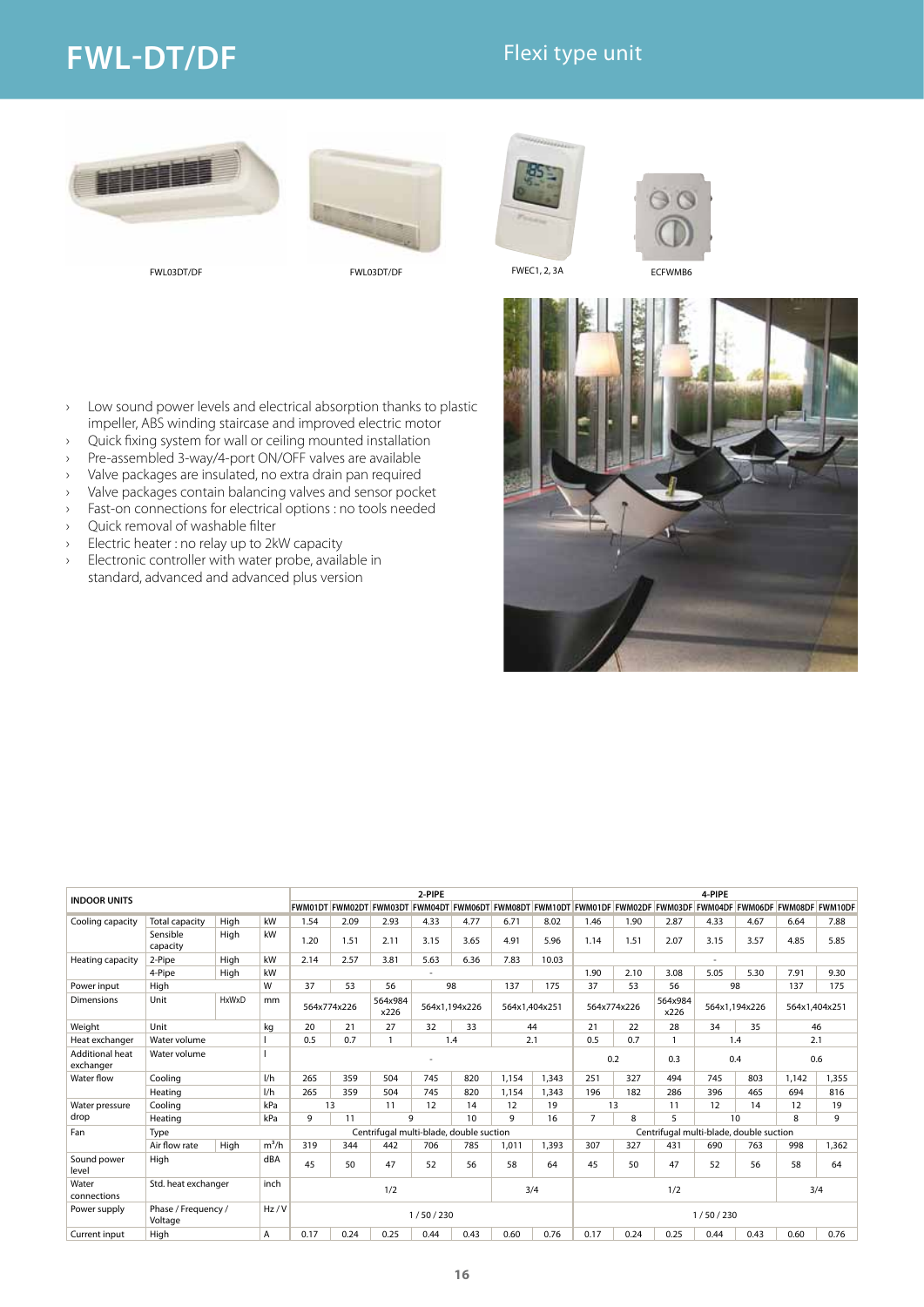# **FWM-DT/DF**

#### Flexi type unit





FWM01, 02DT/DF FWM01, 02DT/DF FWEC1, 2, 3A



- › Low sound power levels and electrical absorption thanks to plastic impeller, ABS winding staircase and improved electric motor
- › Quick fixing system for wall or ceiling mounted installation
- › Pre-assembled 3-way/4-port ON/OFF valves are available
- › Valve packages are insulated, no extra drain pan required
- › Valve packages contain balancing valves and sensor pocket
- › Fast-on connections for electrical options : no tools needed
- › Quick removal of washable filter
- › Electric heater: no relay up to 2kW capacity
- › Electronic controller with water probe, available in standard, advanced and advanced plus version



| <b>INDOOR UNITS</b>                 |                                |       |         |                                        |                 | 2-PIPE                                  |         |               | 4-PIPE          |               |                                         |      |              |               |         |               |                |
|-------------------------------------|--------------------------------|-------|---------|----------------------------------------|-----------------|-----------------------------------------|---------|---------------|-----------------|---------------|-----------------------------------------|------|--------------|---------------|---------|---------------|----------------|
|                                     |                                |       |         |                                        | FWM01DT FWM02DT | FWM03DT                                 | FWM04DT |               | FWM06DT FWM08DT |               | FWM10DT FWM01DF FWM02DF FWM03DF         |      |              | FWM04DF       | FWM06DF | FWM08DF       | <b>FWM10DF</b> |
| Cooling capacity                    | <b>Total capacity</b>          | Hiah  | kW      | 1.54                                   | 2.09            | 2.93                                    | 4.33    | 4.77          | 6.71            | 8.02          | 1.46                                    | 1.90 | 2.87         | 4.33          | 4.67    | 6.64          | 7.88           |
|                                     | Sensible<br>capacity           | High  | kW      | 1.20                                   | 1.51            | 2.11                                    | 3.15    | 3.65          | 4.91            | 5.96          | 1.14                                    | 1.51 | 2.07         | 3.15          | 3.57    | 4.85          | 5.85           |
| Heating capacity                    | 2-Pipe                         | Hiah  | kW      | 2.14                                   | 2.57            | 3.81                                    | 5.63    | 6.36          | 7.83            | 10.03         |                                         |      |              | ٠             |         |               |                |
|                                     | 4-Pipe                         | High  | kW      |                                        |                 |                                         |         |               |                 |               | 1.90                                    | 2.10 | 3.08         | 5.05          | 5.30    | 7.91          | 9.30           |
| Power input                         | High                           |       | W       | 37                                     | 53              | 56                                      |         | 98            | 137             | 175           | 37                                      | 53   | 56           | 98            |         | 137           | 175            |
| <b>Dimensions</b>                   | Unit                           | HxWxD | mm      | 535x584x224                            |                 | 535x794x224                             |         | 535x1.004x224 |                 | 535x1,214x249 | 535x584x224                             |      | 535x794x224  | 535x1.004x224 |         | 535x1,214x249 |                |
| Weight                              | Unit                           |       | kg      | 14                                     | 15              | 19                                      |         | 23            |                 | 32            | 15                                      | 16   | 20           |               | 25      |               | 34             |
| Heat exchanger                      | Water volume                   |       |         | 0.7<br>0.5<br>1.4<br>2.1               |                 |                                         |         |               |                 |               | 0.5                                     | 0.7  | $\mathbf{1}$ |               | 1.4     | 2.1           |                |
| <b>Additional heat</b><br>exchanger | Water volume<br>Coolina        |       |         |                                        |                 |                                         |         |               |                 |               | 0.2                                     |      | 0.3          | 0.4           |         | 0.6           |                |
| Water flow                          | 1/h                            |       |         | 265                                    | 359             | 504                                     | 745     | 820           | 1.154           | 1.343         | 251                                     | 327  | 494          | 745           | 803     | 1.142         | 1.355          |
|                                     | Heating                        |       | 1/h     | 265                                    | 359             | 504                                     | 745     | 820           | 1.154           | 1,343         | 196                                     | 182  | 286          | 396           | 465     | 694           | 816            |
| Water pressure                      | Coolina                        |       | kPa     | 13                                     |                 | 11                                      | 12      | 14            | 12              | 19            | 13                                      |      | 11           | 12            | 14      | 12            | 19             |
| drop                                | Heating                        |       | kPa     | 9<br>9<br>10<br>11                     |                 |                                         | 9       | 16            | $\overline{7}$  | 8             | 5                                       |      | 10           | 8             | q       |               |                |
| Fan                                 | Type                           |       |         |                                        |                 | Centrifugal multi-blade, double suction |         |               |                 |               | Centrifugal multi-blade, double suction |      |              |               |         |               |                |
|                                     | Air flow rate                  | Hiah  | $m^3/h$ | 319                                    | 344             | 442                                     | 706     | 785           | 1.011           | 1,393         | 307                                     | 327  | 431          | 690           | 763     | 998           | 1,362          |
| Sound power<br>level                | High                           |       | dBA     | 45                                     | 50              | 47                                      | 52      | 56            | 58              | 64            | 45                                      | 50   | 47           | 52            | 56      | 58            | 64             |
| Piping<br>connections               | Drain                          | mm    | 17      |                                        |                 |                                         |         |               |                 | 17            |                                         |      |              |               |         |               |                |
| Water<br>connections                | Std. heat exchanger            |       | inch    | 1/2<br>1/2<br>3/4                      |                 |                                         |         |               |                 |               | 3/4                                     |      |              |               |         |               |                |
| Power supply                        | Phase / Frequency /<br>Voltage |       |         | Hz/V<br>$1 - 750/230$<br>$1 - 750/230$ |                 |                                         |         |               |                 |               |                                         |      |              |               |         |               |                |
| High<br>Current input<br>A          |                                |       |         | 0.17                                   | 0.24            | 0.25                                    | 0.44    | 0.43          | 0.60            | 0.76          | 0.17                                    | 0.24 | 0.25         | 0.44          | 0.43    | 0.60          | 0.76           |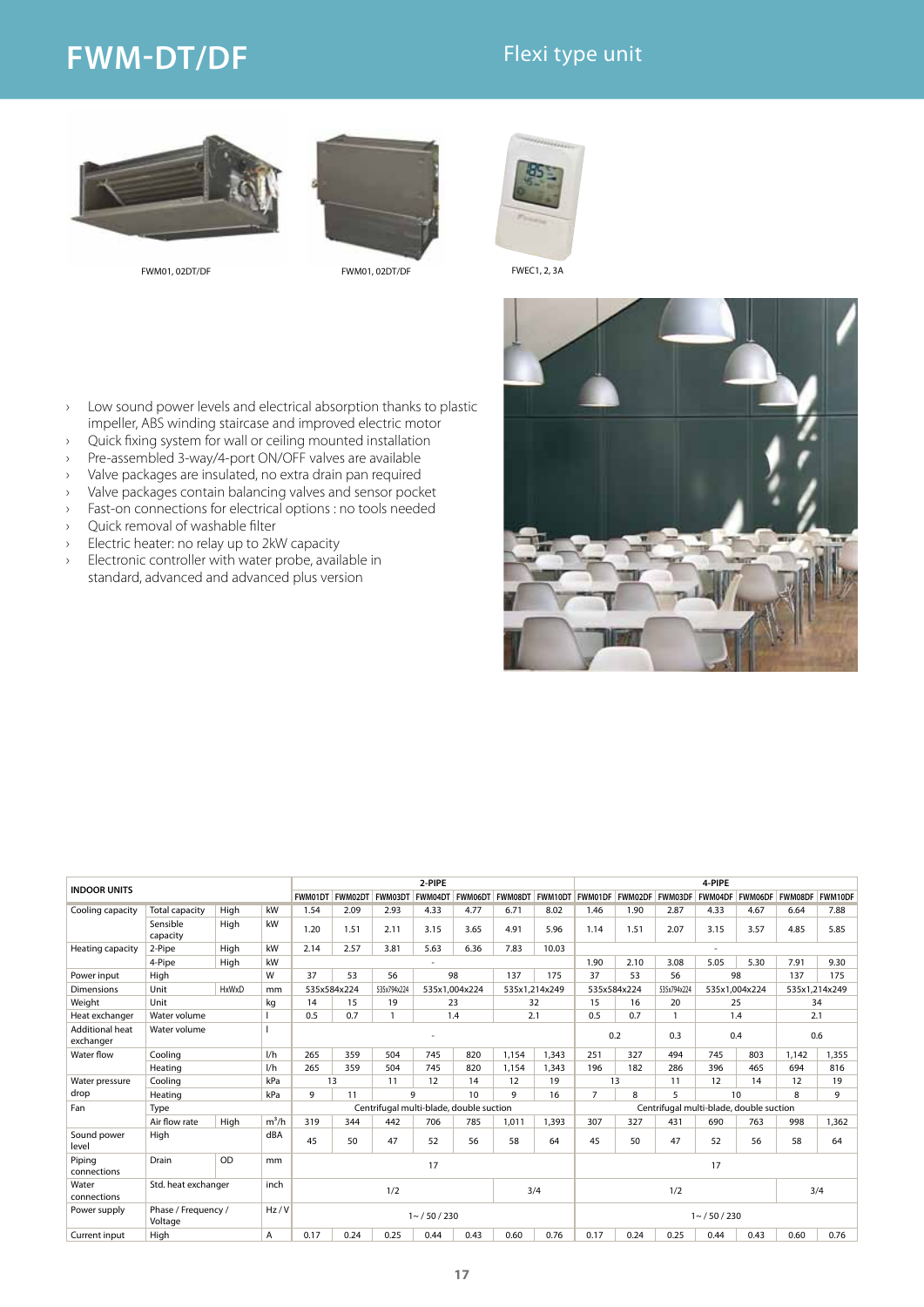# **FWD-AT/AF**

#### Flexi type unit



FWD04AT/AF FWD04AT/AF FWEC1,2,3A





- › Straight duct connector is mounted to discharge side
- › Electronic controller with water probe, available in standard, advanced and advanced plus version
- › The air filter can easily be removed for cleaning



| <b>INDOOR UNITS</b>                 |                                |       |         |                                         |             | 2-PIPE                  |                |               |               | 4-PIPE |                                                                 |             |               |        |                                         |               |       |
|-------------------------------------|--------------------------------|-------|---------|-----------------------------------------|-------------|-------------------------|----------------|---------------|---------------|--------|-----------------------------------------------------------------|-------------|---------------|--------|-----------------------------------------|---------------|-------|
|                                     |                                |       |         |                                         |             | FWD04AT FWD06AT FWD08AT |                |               |               |        | FWD10AT FWD12AT FWD16AT FWD18AT FWD04AF FWD06AF FWD08AF FWD10AF |             |               |        | FWD12AF FWD16AF FWD18AF                 |               |       |
| Cooling capacity                    | <b>Total capacity</b>          | High  | kW      | 3.90                                    | 6.20        | 7.80                    | 8.82           | 11.90         | 16.40         | 18.30  | 3.90                                                            | 6.20        | 7.80          | 8.82   | 11.90                                   | 16.40         | 18.30 |
|                                     | Sensible capacity              | High  | kW      | 3.08                                    | 4.65        | 6.52                    | 7.16           | 9.36          | 12.80         | 14.10  | 3.08                                                            | 4.65        | 6.52          | 7.16   | 9.36                                    | 12.80         | 14.10 |
| Heating capacity                    | 2-Pipe                         | High  | kW      | 4.05                                    | 7.71        | 9.43                    | 10.79          | 14.45         | 19.81         | 21.92  |                                                                 |             |               | $\sim$ |                                         |               |       |
|                                     | 4-Pipe                         | High  | kW      |                                         |             |                         |                |               |               |        | 4.49                                                            | 6.62        | 9.21          |        | 15.86                                   | 21.15         |       |
| Power input                         | High                           |       | W       | 234                                     | 349         | 443                     |                | 714           | 1.197         |        | 234                                                             | 349         | 443           |        | 714                                     | 1,197         |       |
| <b>Dimensions</b>                   | Unit                           | HxWxD | mm      | 280x754x559                             | 280x964x559 | 280x1,174x559           |                | 352x1.174x718 | 352x1.384x718 |        | 280x754x559                                                     | 280x964x559 | 280x1.174x559 |        | 352x1.174x718                           | 352x1,384x718 |       |
| Weight                              | Unit                           |       | kg      | 33                                      | 41          | 47                      | 49             | 65            | 77            | 80     | 35                                                              | 43          | 50            | 52     | 71                                      | 83            | 86    |
| Heat exchanger                      | Water volume                   |       |         | 1.06                                    | 1.42        | 1.79                    | 2.38           | 2.5           | 4.02          | 5.03   | 1.06                                                            | 1.42        | 1.79<br>2.38  |        | 2.50                                    | 4.02          | 5.03  |
| <b>Additional heat</b><br>exchanger | Water volume                   |       |         |                                         |             |                         |                |               |               |        | 0.47                                                            | 0.59        |               | 1.42   |                                         | 1.72          |       |
| Water flow                          | Coolina                        |       | 1/h     | 674                                     | 1.064       | 1.339                   | 1.514          | 2.056         | 2.833         | 3.140  | 674                                                             | 1.064       | 1.339         | 1,514  | 2.056                                   | 2.833         | 3,140 |
|                                     | Heating                        |       | 1/h     | 674                                     | 1.064       | 1.339                   | 1,514          | 2,056         | 2.833         | 3,140  | 349                                                             | 581         | 808           |        | 1,392                                   | 1,856         |       |
| Water pressure                      | Cooling                        |       | kPa     | 17                                      | 24          |                         | 16             | 26            | 34            | 45     | 17                                                              | 24          | 16            |        | 26                                      | 34            | 45    |
| drop                                | Heating                        |       | kPa     | 14                                      |             | 20                      | 13             | 21            | 28            | 37     | 9                                                               | 13<br>15    |               | 12     | 16                                      |               |       |
| Fan                                 | Type                           |       |         | Centrifugal multi-blade, double suction |             |                         |                |               |               |        |                                                                 |             |               |        | Centrifugal multi-blade, double suction |               |       |
|                                     | Air flow rate                  | High  | $m^3/h$ | 800                                     | 1.250       |                         | 1,600<br>2,200 |               | 3.000         |        | 800                                                             | 1.250       | 1.600         |        | 2.200                                   | 3.000         |       |
|                                     | Available<br>pressure          | High  | Pa      | 66                                      | 58          | 68                      | 64             | 97            | 145           | 134    | 63                                                              | 53          | 63            | 59     | 92                                      | 138           | 128   |
| Sound power<br>level                | High                           |       | dBA     | 66                                      | 69          | 72                      |                | 74            |               | 78     | 66                                                              | 69          | 72            |        | 74                                      | 78            |       |
| Piping connections                  | Drain                          | OD    | mm      |                                         |             |                         | 16             |               |               |        | 16                                                              |             |               |        |                                         |               |       |
| Water<br>connections                | Std. heat exchanger            |       | inch    | 3/4<br>$\mathbf{1}$                     |             |                         |                |               | 3/4           |        |                                                                 |             |               |        |                                         |               |       |
| Power supply                        | Phase / Frequency /<br>Voltage |       | Hz/V    | $1 - 750/230$                           |             |                         |                |               | $1 - 750/230$ |        |                                                                 |             |               |        |                                         |               |       |
| Current input                       | High<br>A                      |       |         | 0.95                                    | 1.58        | 1.97                    |                | 3.21          | 5.37          |        | 0.95                                                            | 1.58        | 1.97          |        | 3.21                                    | 5.37          |       |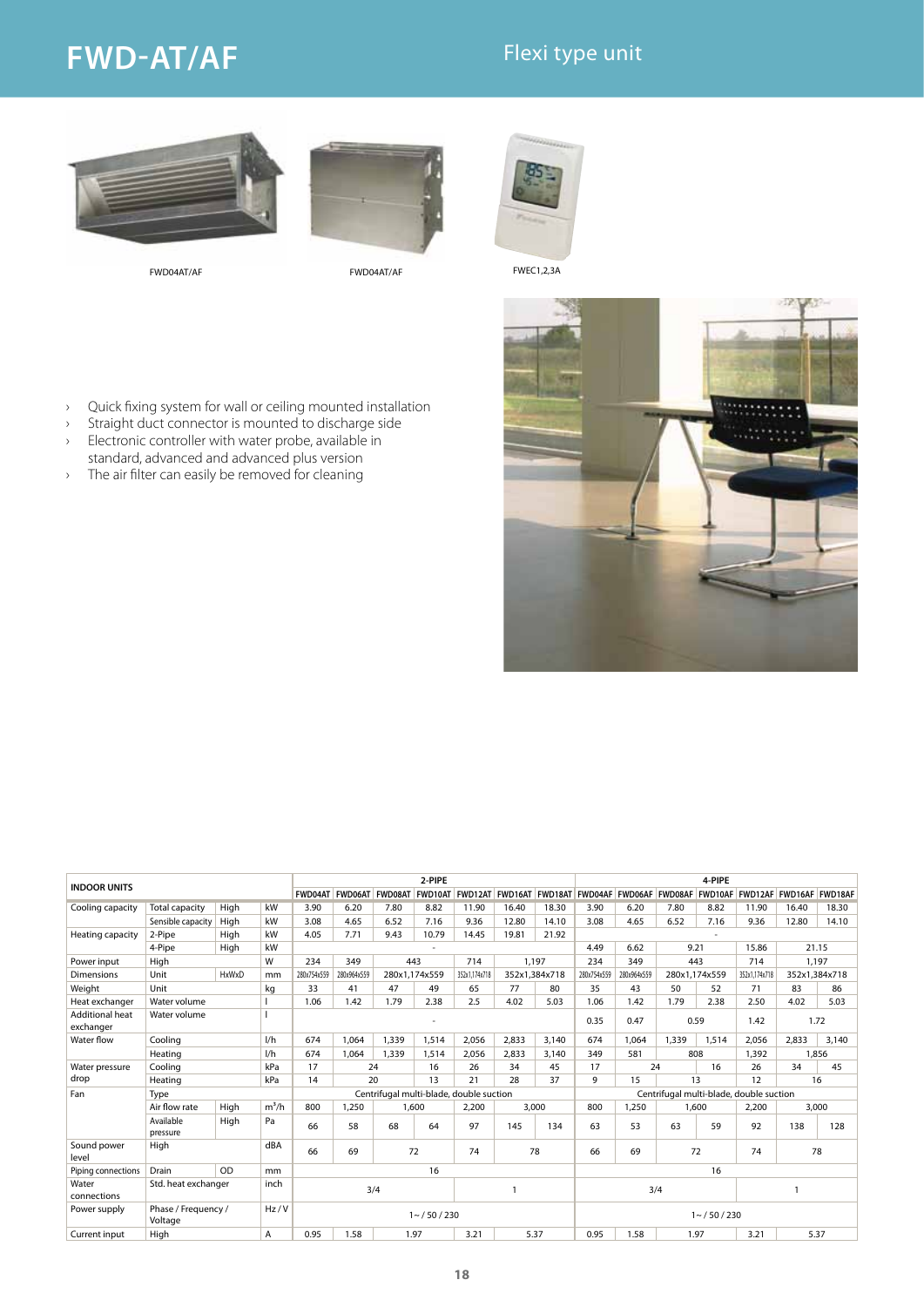# **FWV-DT/DF**

#### Floor standing unit







- › Low sound power levels and electrical absorption thanks to plastic impeller, ABS winding staircase and improved electric motor
- › Quick fixing system for wall mounted installation
- › Pre-assembled 3-way/4-port ON/OFF valves are available
- › Valve packages are insulated, no extra drain pan required
- › Valve packages contain balancing valves and sensor pocket
- › Fast-on connections for electrical options : no tools needed
- › Quick removal of washable filter
- › Electric heater : no relay up to 2kW capacity
- › Electronic controller with water probe, available in standard, advanced and advanced plus version



| <b>INDOOR UNITS</b>          |                                |              |         |             | 2-PIPE                     |                 |                                         | 4-PIPE  |               |                         |                |                        |                                         |                              |         |               |         |
|------------------------------|--------------------------------|--------------|---------|-------------|----------------------------|-----------------|-----------------------------------------|---------|---------------|-------------------------|----------------|------------------------|-----------------------------------------|------------------------------|---------|---------------|---------|
|                              |                                |              |         | FWV01DT     | FWV02DT                    | FWV03DT         | FWV04DT                                 | FWV06DT |               | FWV08DT FWV10DT FWV01DF |                | <b>FWV02DF FWV03DF</b> |                                         | FWV04DF                      | FWV06DF | FWV08DF       | FWV10DF |
| Cooling capacity             | <b>Total capacity</b>          | High         | kW      | 1.54        | 2.09                       | 2.93            | 4.33                                    | 4.77    | 6.71          | 8.02                    | 1.46           | 1.90                   | 2.87                                    | 4.33                         | 4.67    | 6.64          | 7.88    |
|                              | Sensible<br>capacity           | High         | kW      | 1.20        | 1.51                       | 2.11            | 3.15                                    | 3.65    | 4.91          | 5.96                    | 1.14           | 1.51                   | 2.07                                    | 3.15                         | 3.57    | 4.85          | 5.85    |
| Heating capacity             | 2-Pipe                         | High         | kW      | 2.14        | 2.57                       | 3.81            | 5.63                                    | 6.36    | 7.83          | 10.03                   |                |                        |                                         | $\qquad \qquad \blacksquare$ |         |               |         |
|                              | 4-Pipe                         | High         | kW      |             |                            |                 |                                         |         |               |                         | 1.90           | 2.10                   | 3.08                                    | 5.05                         | 5.30    | 7.91          | 9.30    |
| Power input                  | High                           |              | W       | 37          | 53                         | 56              | 98                                      |         | 137           | 175                     | 37             | 53                     | 56                                      | 98                           |         | 137           | 175     |
| Dimensions                   | Unit                           | <b>HxWxD</b> | mm      | 564x774x226 |                            | 564x984<br>x226 | 564x1,194x226                           |         | 564x1,404x251 |                         | 564x774x226    |                        | 564x984<br>x226                         | 564x1.194x226                |         | 564x1,404x251 |         |
| Weight                       | Unit                           |              | kg      | 19          | 30<br>20<br>25<br>31<br>41 |                 |                                         |         |               |                         |                |                        | 26                                      | 32                           | 33      | 44            |         |
| Heat exchanger               | Water volume                   |              |         | 0.5         | 0.7                        | $\mathbf{1}$    | 1.4                                     |         | 2.1           |                         | 0.5            | 0.7                    | $\mathbf{1}$                            |                              | 1.4     | 2.1           |         |
| Additional heat<br>exchanger | Water volume                   |              |         |             |                            |                 |                                         |         |               |                         |                | 0.2                    |                                         |                              | 0.4     | 0.6           |         |
| Water flow                   | Cooling                        |              | 1/h     | 265         | 359                        | 504             | 745                                     | 820     | 1.154         | 1.343                   | 251            | 327                    | 494                                     | 745                          | 803     | 1.142         | 1.355   |
|                              | Heating                        |              | 1/h     | 265         | 359                        | 504             | 745                                     | 820     | 1.154         | 1,343                   | 196            | 182                    | 286                                     | 396                          | 465     | 694           | 816     |
| Water pressure               | Cooling                        |              | kPa     | 13          |                            | 11              | 12                                      | 14      | 12            | 19                      | 13             |                        | 11                                      | 12                           | 14      | 12            | 19      |
| drop                         | Heating                        |              | kPa     | 9           | 11                         | 9               |                                         | 10      | 9             | 16                      | $\overline{7}$ | 8                      | 5                                       |                              | 10      | 8             | 9       |
| Fan                          | Type                           |              |         |             |                            |                 | Centrifugal multi-blade, double suction |         |               |                         |                |                        | Centrifugal multi-blade, double suction |                              |         |               |         |
|                              | Air flow rate                  | Hiah         | $m^3/h$ | 319         | 344                        | 442             | 706                                     | 785     | 1,011         | 1,393                   | 307            | 327                    | 431                                     | 690                          | 763     | 998           | 1.362   |
| Sound power<br>level         | High                           |              | dBA     | 45          | 50                         | 47              | 52                                      | 56      | 58            | 64                      | 45             | 50                     | 47                                      | 52                           | 56      | 58            | 64      |
| Piping connections           | Drain                          | OD           | mm      | 16          |                            |                 |                                         |         |               |                         |                |                        |                                         | 16                           |         |               |         |
| Water<br>connections         | Std. heat exchanger            |              | inch    | 1/2<br>3/4  |                            |                 |                                         |         |               |                         | 1/2<br>3/4     |                        |                                         |                              |         |               |         |
| Power supply                 | Phase / Frequency /<br>Voltage |              | Hz/V    | 1/50/230    |                            |                 |                                         |         |               |                         |                |                        |                                         | 1/50/230                     |         |               |         |
| Current input                | High                           |              | A       | 0.17        | 0.24                       | 0.25            | 0.44                                    | 0.43    | 0.60          | 0.76                    | 0.17           | 0.24                   | 0.25                                    | 0.44                         | 0.43    | 0.60          | 0.76    |